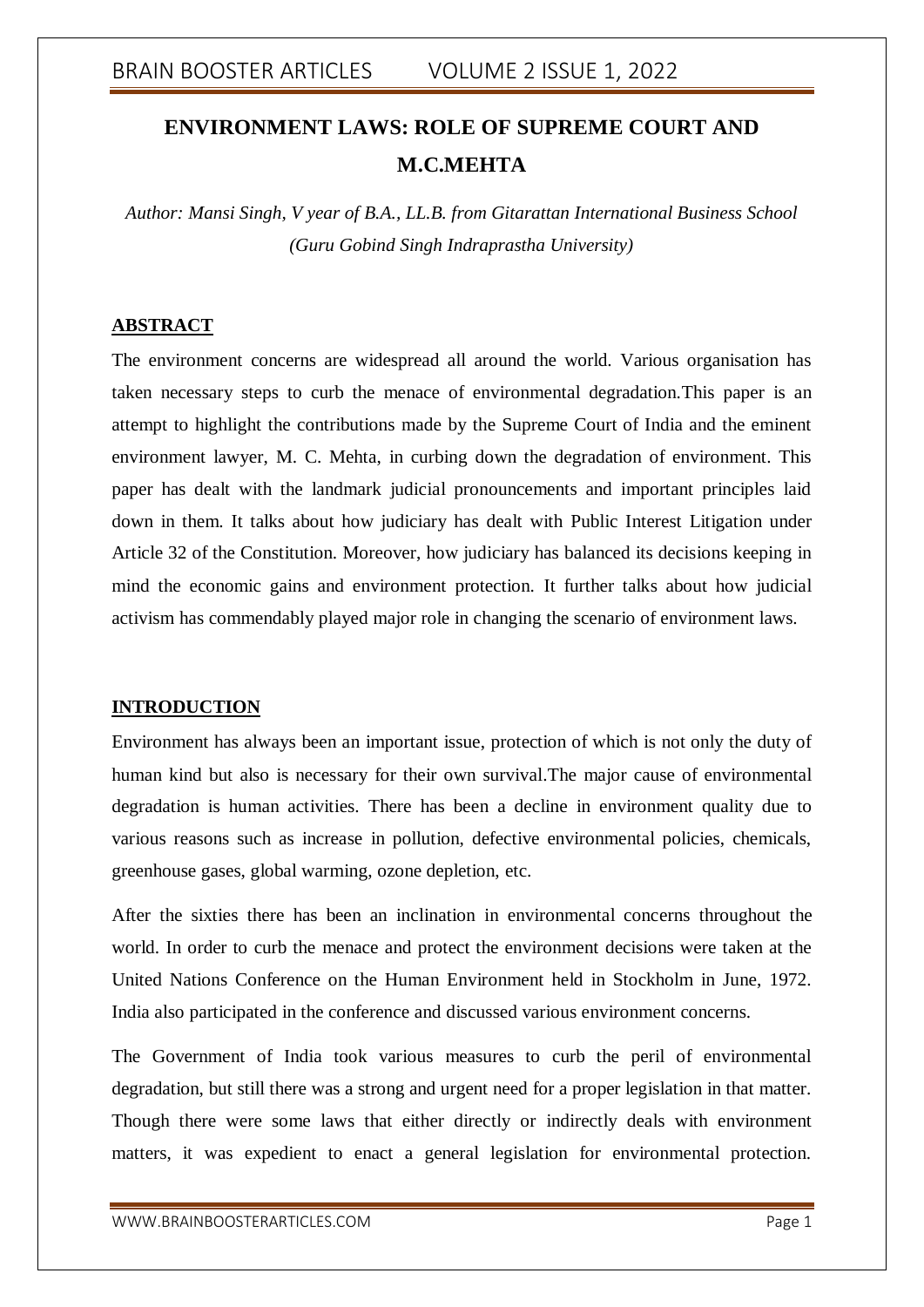Therefore, The Environment (Protection) Bill was passed by both the Houses of Parliament and received the assent of the President on 23<sup>rd</sup> May, 1986. The Act, The Environment (Protection) Act, 1986, came into force on  $19<sup>th</sup>$  November  $1986<sup>1</sup>$ 

## **JUDICIAL ACTIVISM:** PUBLIC INTEREST LITIGATION

Judicial Activism is a philosophy which holds the view that the courts can go beyond the applicable law to consider broader societal implications of its decisions. Prior to 1980, only the aggrieved party had the privilege to approach the court in his own case. Individuals with no personal interest attachednot permitted to file the suit on behalf of others.

In 1980, Justice P.N. Bhagwati by relaxing on the traditional rule of Locus Standi, introduced Public Interest Litigation. PIL means that a legal action can be taken by the concerned citizens provided that such suit is filed in the larger public interest. It allowed the concerned citizens to move a court even when he is not a party to the case.

Some special features of PIL are stated below:

- Concerned citizen
- Larger public interest
- Expansion of locus standi
- Prima facie case
- To be filed under Article 32 and 226 of the constitution
- Procedure law applicable

## **ROLE OF JUDICIARY IN PROTECTION OF ENVIRONMENT**

The Supreme Court of India has played a vital role in enhancing the environmental laws and has laid down various remarkable principles and doctrines. It has interpreted the constitution and has laid down various judicial pronouncements.

<sup>-</sup><sup>1</sup>The Environment (Protection) Act, 1986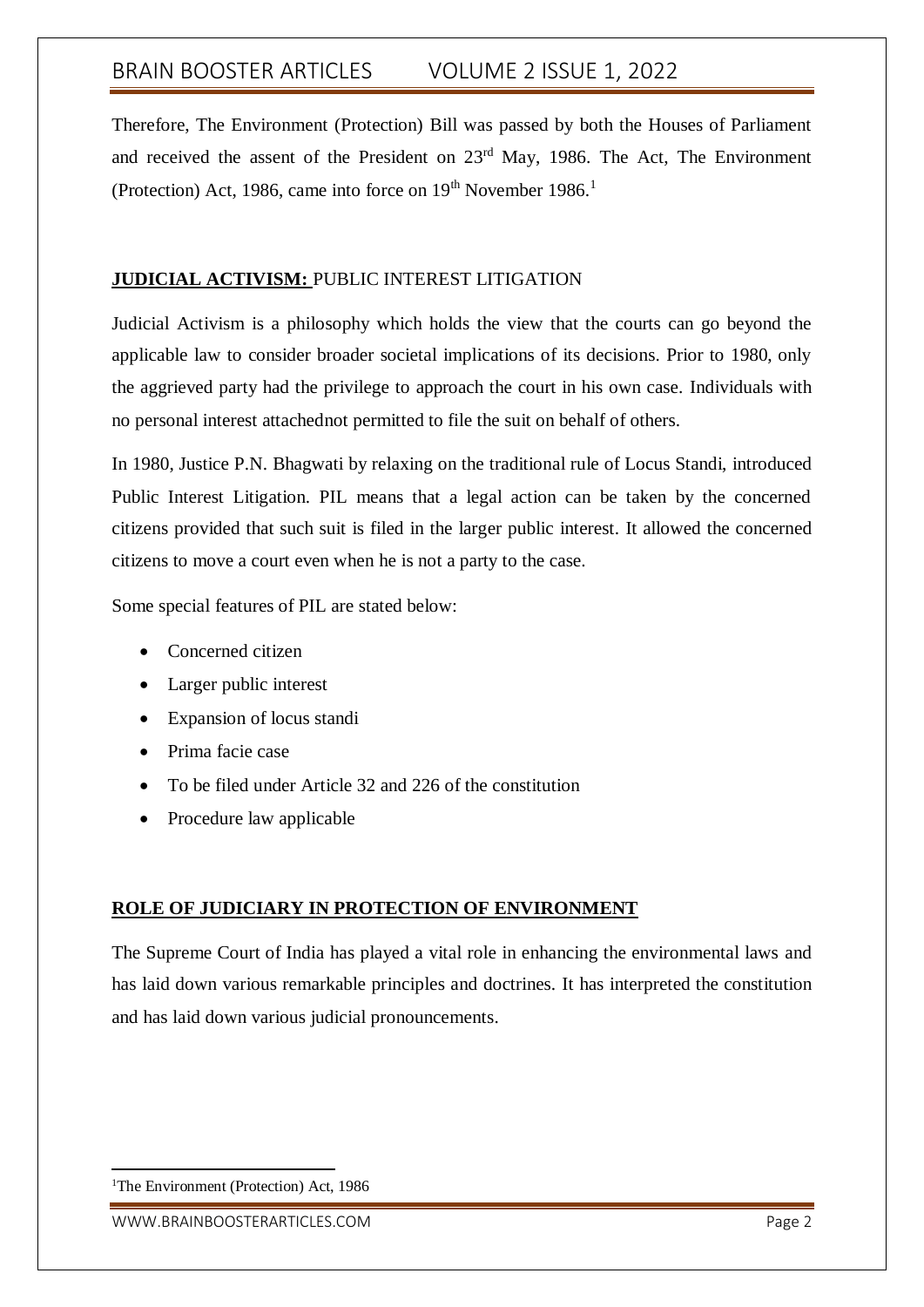## **JUDICIAL PRONOUNCEMENTS**

#### **Subhash Kumar v. State of Bihar<sup>2</sup>**

Bench: Justice K.N. Singh and Justice N.D. Ojha.

Facts

The petition was filed by Subhash Kumar under Article 32 of the Constitution by way of public interest litigation for preventing the pollution of the Bokaro river water from the sludge discharged from the washeries of the Tata Iron and Steel Co. Ltd.

The petitioner affirmed that Tata Iron and Steel Co. Ltd works in mining operations in coal mines which is known as West Bokaro Collieries. After the extraction from the mine the coals are graded into pieces. The graded coals are then mixed with other chemicals and later being washed with tons of water.

Allegedly, the surplus waste is discharged into Bokaro river and deposits in the bed of the river. Further, the sledge which gets deposited on the agricultural land affects the fertility of the land. Also, the slurry effluents flow into the Bokaro river resulting in polluting the river and hence, making it unfit for drinking and irrigation purposes. The washeries of the company is a menace for the people living in the vicinity of the river.

#### Jurisdiction

Article 32 of the constitution is a protector of the Fundamental Rights of the citizen. Therefore, any citizen who has been deprived of their Fundamental Rights can move the court under this Article. With the introduction of PIL any concerned citizen can move the court in any case provided that the suit has larger public interest and no private interest.

Further, right to life under Article 21 of the Constitution also includes Right to live in pollution free environment for enjoyment of life. Therefore, the concerned citizen can move the court under Article 32 in violation of the same.

-

<sup>&</sup>lt;sup>2</sup> (1991) 1 SCC 598

WWW.BRAINBOOSTERARTICLES.COM extended that the control of the page 3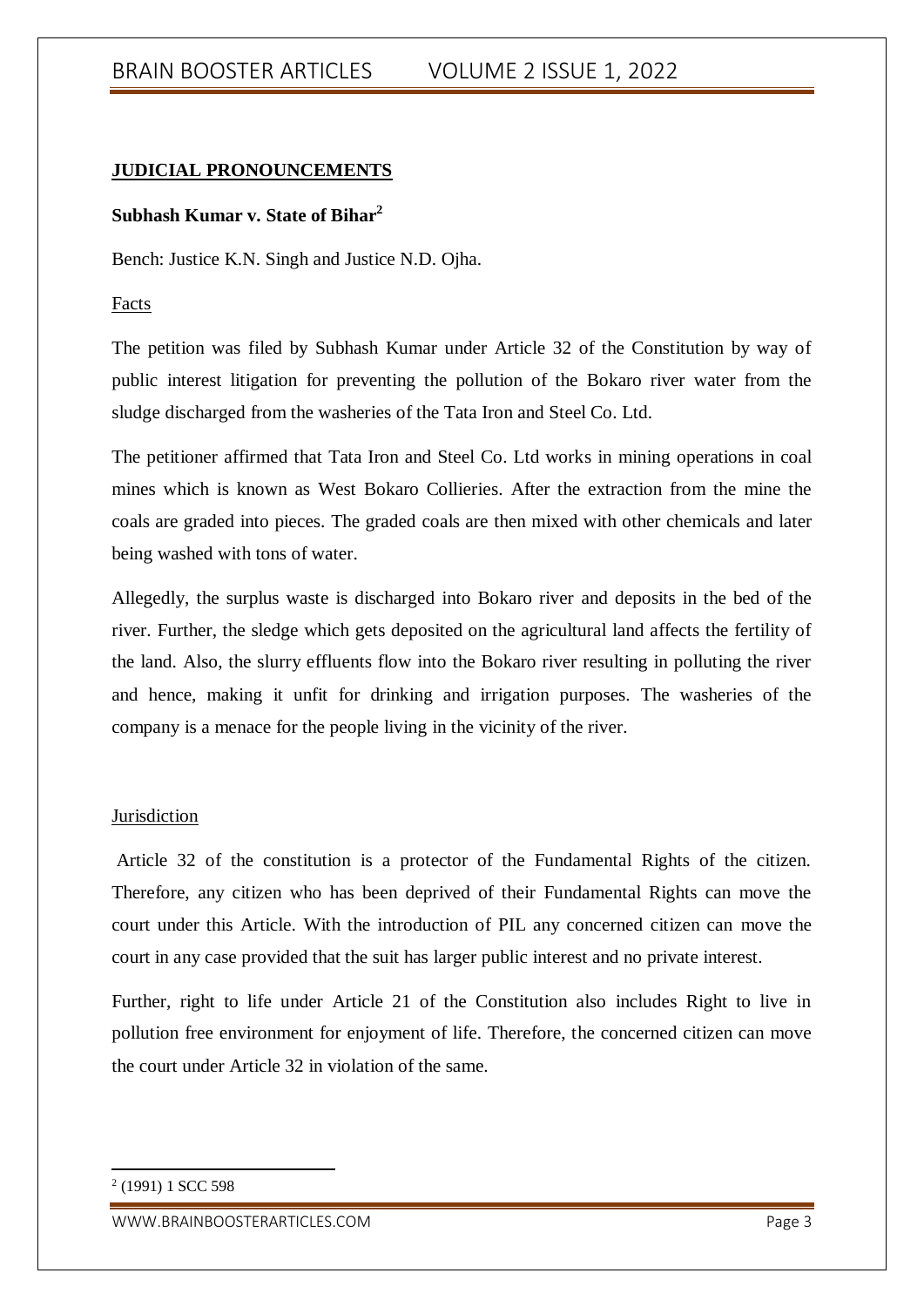### Petitioner's argument

In spite of several complaints the State of Bihar and State Pollution Control Board did not take any action against the Company.

He relied on Section 17 of The Water (Prevention and Control of Pollution) Act, 1974, in which one of the functions of the State Board is to inspect sewage or trade effluents and to review plans relating to plants set up for the treatment of water and works for the purification thereof.

He also relied upon Section 24 of the Act which states that no person shall knowingly cause or permit any poisonous, noxious or polluting matter to enter into any stream.

Lastly, he claimed relief directing the respondents to take immediate steps to curb the water pollution in Bokaro river.

### Respondent's argument

### Bihar State Pollution Board

The Board affirmed that the company had applied for sanctions according to Section 25 and 26 of the Act. Before granting company the sanctions the State Board monitored the process of discharge of effluents into the Bokaro river and found that the effluents were not affecting the water quality.

Steps taken by the Board:

- 1. Direction to the Director of the Collieries to keep a check upon effluents in the Bokaro river.
- 2. Imposed conditions on the company to install the settling tanks for settlement of solids and rewashing.
- 3. Regular sampling, testing and communication of results to the Board every month.
- 4. On petition, the Boards inspected the treatment of effluent on 20<sup>th</sup> June, 1998. On inspection, except some negligent seepage from the embankment no discharge of effluents into the Bokaro river.
- 5. Directed the de-sludging of tanks at regular intervals.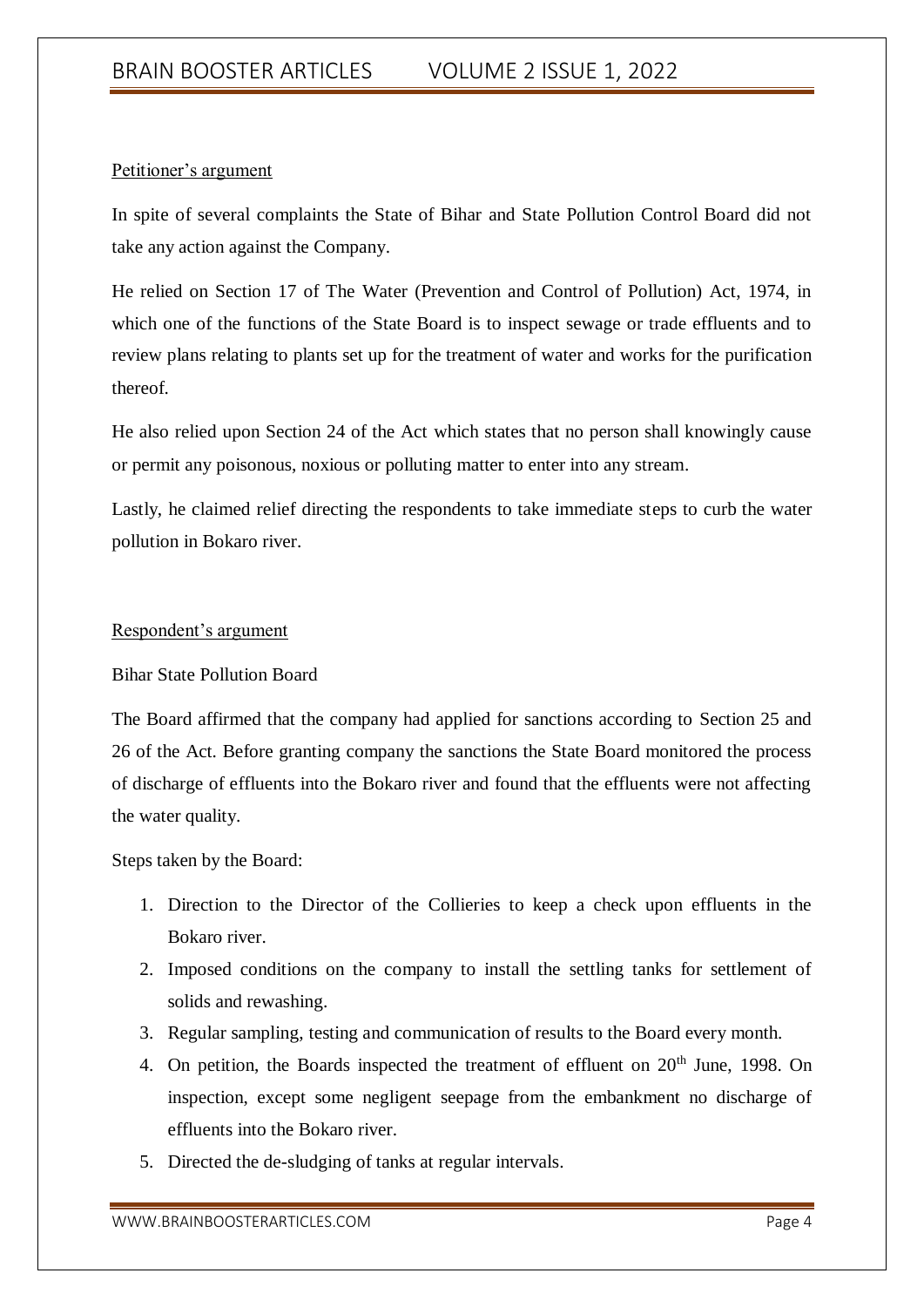Hence, the Board denied the allegations made in the petition.

#### Judgment

- 1. Prima facie no good reason to accept the contentions of the petitioner.
- 2. State Board has carried out his duty and kept a check on the pollution.
- 3. Present petition is not filed in Public Interest. The petitioner had personal interest as he was an influential businessman who has been purchasing slurry from the respondent company and on refusal to supply large quantity, he started harassing the company.
- 4. Prayer of interim relief further proves that the petitioner was interested in collecting the slurry from the land of the respondent.
- 5. Slurry deposited on the company's land belongs to the company and no one can claim their right over it.
- 6. The PIL filed was frivolous and therefore, the petitioner is liable to compensate all the respondents Rs. 5,000 as costs.

#### **Conclusion**

Public Interest Litigation has been introduced in the judiciary to provide justice not only to the citizens who can raise their voice against the injustice but the underprivileged too who because of less legal assistance are not aware of their rights and remedies. As we know that how in Hussainara Khatoon v. State of Bihar<sup>3</sup>, Ms. Pushpa Kapila Hingorani became the voice of underprivileged prisoners of Bihar.

PIL strictly prohibits those petitions in which private interest of the citizens are involved. The Apex Court does not entertain such frivolous PIL's and takes strict action, like compensation, for wasting the time of the Supreme Court.

In the present case the petitioner had personal interest. Thus, resulting in dismissal of the suit and imposition of the Compensation on the petitioner.

### **Rural Litigation and Entitlement Kendra &Ors. v. State of Uttar Pradesh &Ors<sup>4</sup>**

**.** 

WWW.BRAINBOOSTERARTICLES.COM extended that the control of the page 5

<sup>3</sup> (1980) 1 SCC 98

<sup>4</sup> (1985) 2 SCC431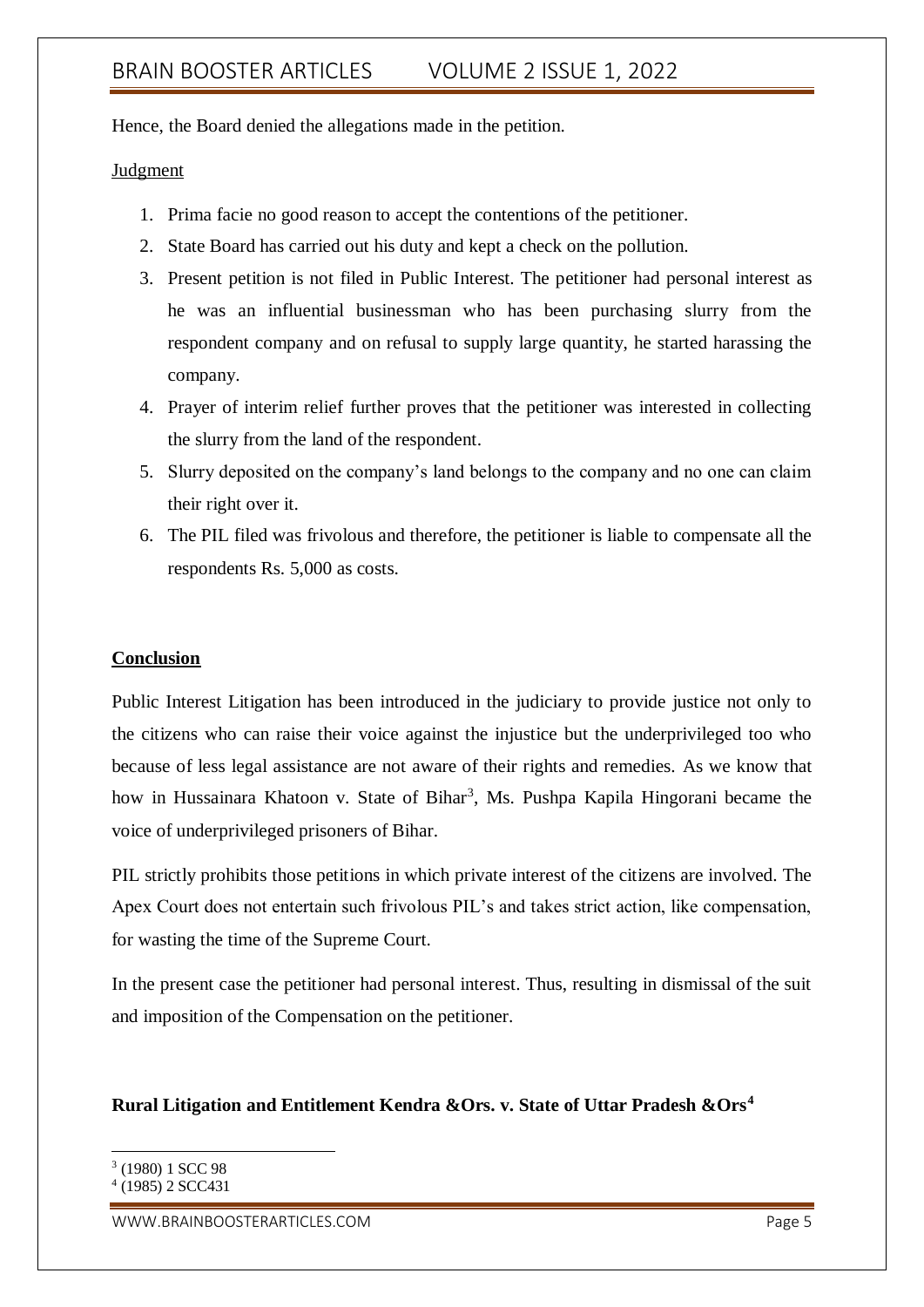Bench: Justice P.N. Bhagwati, Justice A.N.Sen and Justice RanganathMisra.

#### Facts

The Mussoorie hill chain of Himalayas is famous for its various river flowing from the hills. In 1950, limestone quarrying was done on the hills which involved cutting of trees, mining etc. which led to the degradation of the valley.

Limestone quarrying continued which led to the lack of flora in the valley and therefore, resulted in landslides causing severe damage to human life as well as their agricultural lands. As a result, the Government of Uttar Pradesh banned and prohibited activities related to mining in 1961. However, the mining operations were resumed after the approval of state legislature for a period of 20 years. After the completion of 20 years there was a demand of renewal of 18 leases. However, the State rejected keeping in mind the environmental degradation. The Allahabad High Court on the contrary allowed such restoration of leases keeping economic gains over environmental concerns.

The Rural Litigation and Entitlement Kendra (RLEK) filed a complaint before the Apex Court in 1983 regarding the concerns over environmental degradation. The Supreme Court took this complaint as a Public Interest Litigation filed under Article 32 of the Constitution. But the complexity of this litigation grew when large number of lessees of lime stone quarries involved in the litigation. The Apex Court reviewed the necessity of mining operations in by appointing Bhargava Committee and further provided with funds for the purpose of restoration in the region.

#### Petitioner's argument

- 1. Affecting the human lives living around the valley.
- 2. Infringement of Article 21 of the Constitution- Right to live in a healthy environment for enjoyment of life.
- 3. Forests falls under the category of protected list. Therefore, the approval of Central Government is necessary.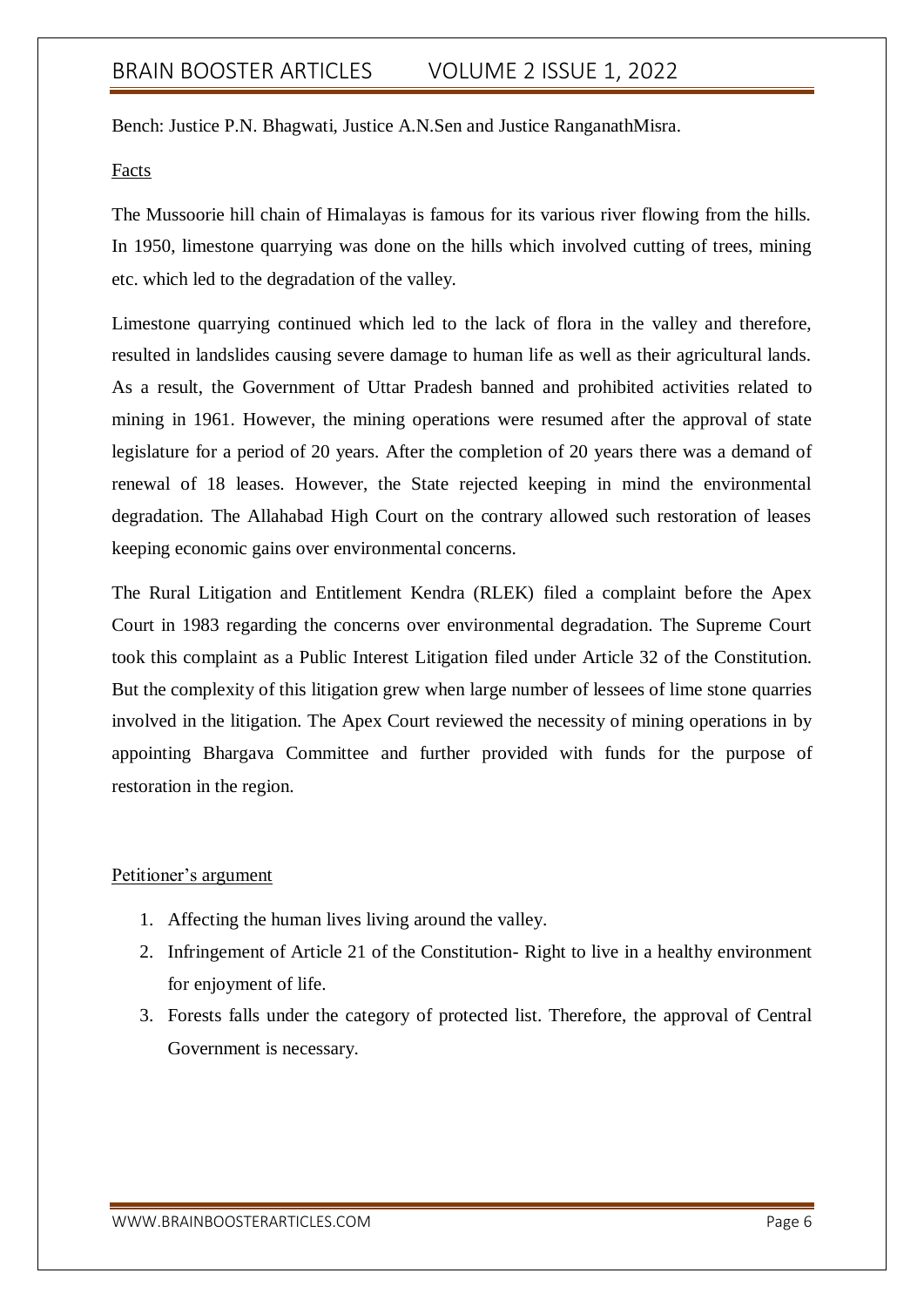### Respondent's argument

- 1. The court has no role to play in the concerned case as per Environment Protection Act, 1986. The Government and the Nation has the authority to decide whether to give preference to economic gains over environmental concerns.
- 2. Mining activities playa a vital role in enhancing Government's foreign revenue and thus, is in Nation's interest.
- 3. Banning on mining activities will lead to unemployment.

## Timeline of Supreme Court's Judgment<sup>5</sup>

## **1985 Order by Supreme Court<sup>6</sup>**

- In 1985, the Apex court pronounced its first order in the case where it affirmed with the decision of Bhargava Committee by prohibiting on the mining activities falling under C Category. The Supreme Court ordered that all the pending suits concerning the matter will follow the order and shall stand dismissed.
- A Category

Divided into two classes

- 1. Quarries which fall within the city limits of Mussoorie
- 2. Quarries which fall outside the city limits of Mussoorie: can be operated if comply with the Mines Act 1952, the Metalliferous Mines Act, 1961 and other relevant statues.
- B Category

Closure of mines in Sahasradhara Block. Other mines were reviewed by another Committee set up by the Court- 'Bandyopadhyay Committee'

### **1986 Judgment of the Supreme Court**

• The Court professed the concerns over environment and how the mining activities contributing in environmental degradation. However, the benefits of mining such as

<sup>1</sup> <sup>5</sup>AnubhaChatrurvedi, Legal Wires, Case Study: Rural Litigation and Entitlement Kendra v. State of Uttar Pradesh, Available at https://legal-wires.com/case-study/case-study-rural-litigation-and-entitlement-kendra-vstate-of-uttar-pradesh/(last visited on March 25, 2022) 6 (1985) 2 SCC 431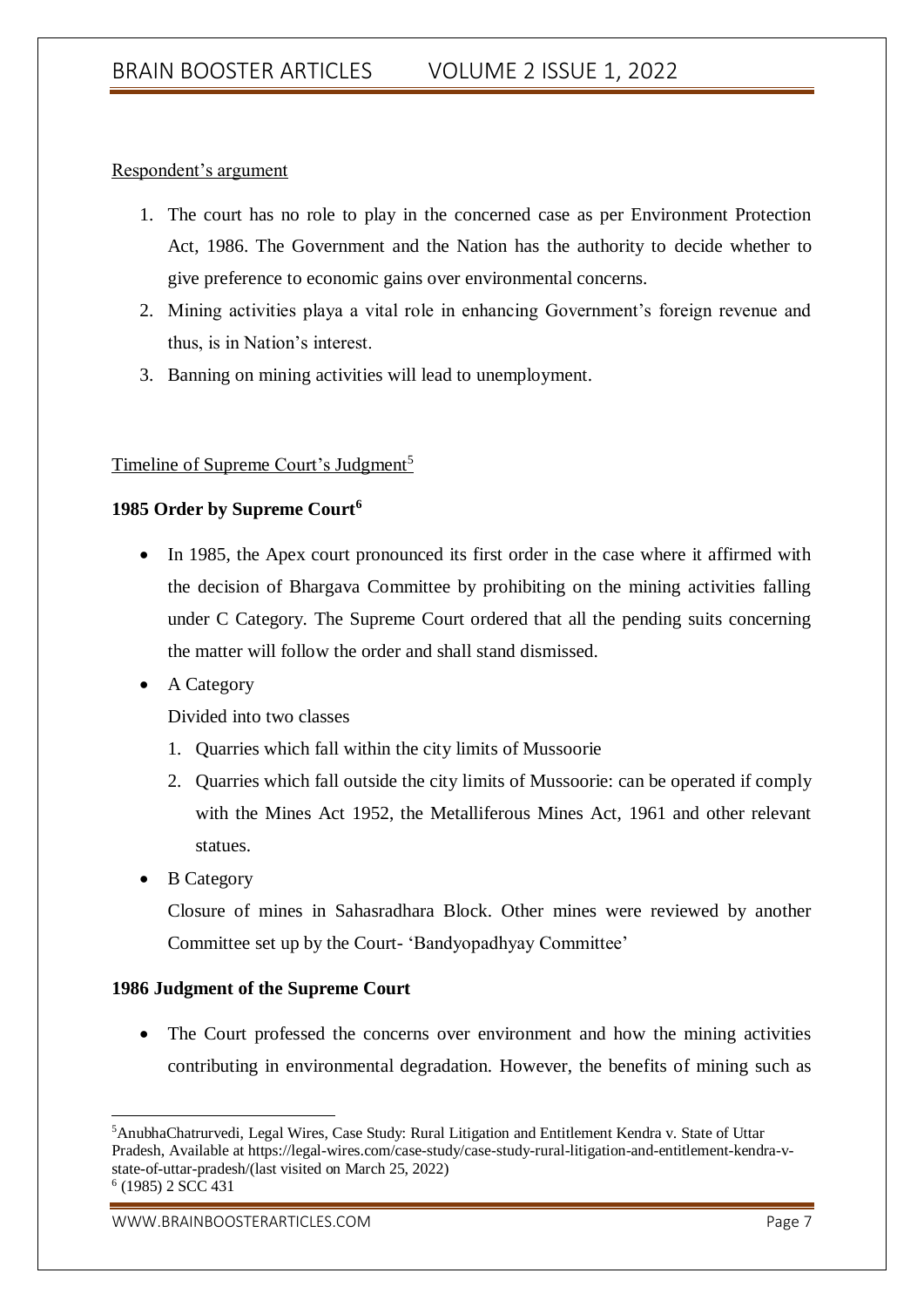production of special kind of steel could not be overlooked as it helps in economic gains as well.

- The Court has no role to decide whether deposits should be exploited overlooking the environmental concerns or should industrial requirements be satisfied.
- Bandyopadhyay Committee approved only the A Category mines located outside the city limits of Mussoorie.

## **Final Judgment of the Supreme Court<sup>7</sup>**

Mining in some regions of Dehradun Valley violates Forest Conservation Act. Moreover, the Environment Protection Act, 1986 was passed while the suits were pending before the Courts. Keeping the above point in mind the Court professed that every technicality in the procedural laws cannot be taken as a defence in the case where the grave public importance is concerned. The Court further added that the Court would have handled this petition in other way if the petitions were not filed as Public Interest Litigation. Lastly, the Court held that mining activity can be permitted in those regions where it is expedient for the defence of the nation as well as foreign policy.

### **Key takeaway**

- 1. Right to healthy environment falls under Article 21 Right to Life.
- 2. Balance between economic gains and environment. Conflict between the two should be reconciled keeping in mind the larger interest of the Nation.
- 3. The writ petition filed was not inter party dispute but was filed by way of Public Interest Litigation under Article 32 of the Constitution. Therefore, The Environment Protection Act, 1986 cannot take away the jurisdiction of the Court to deal in the matter.
- 4. Mining activity to be permitted in those regions where it is expedient for the defence of the nation as well as foreign policy.

### **Vellore Citizens Welfare Forum v. Union of India<sup>8</sup>**

-71989 Supp (1) SCC 504

WWW.BRAINBOOSTERARTICLES.COM extended that the control of the page 8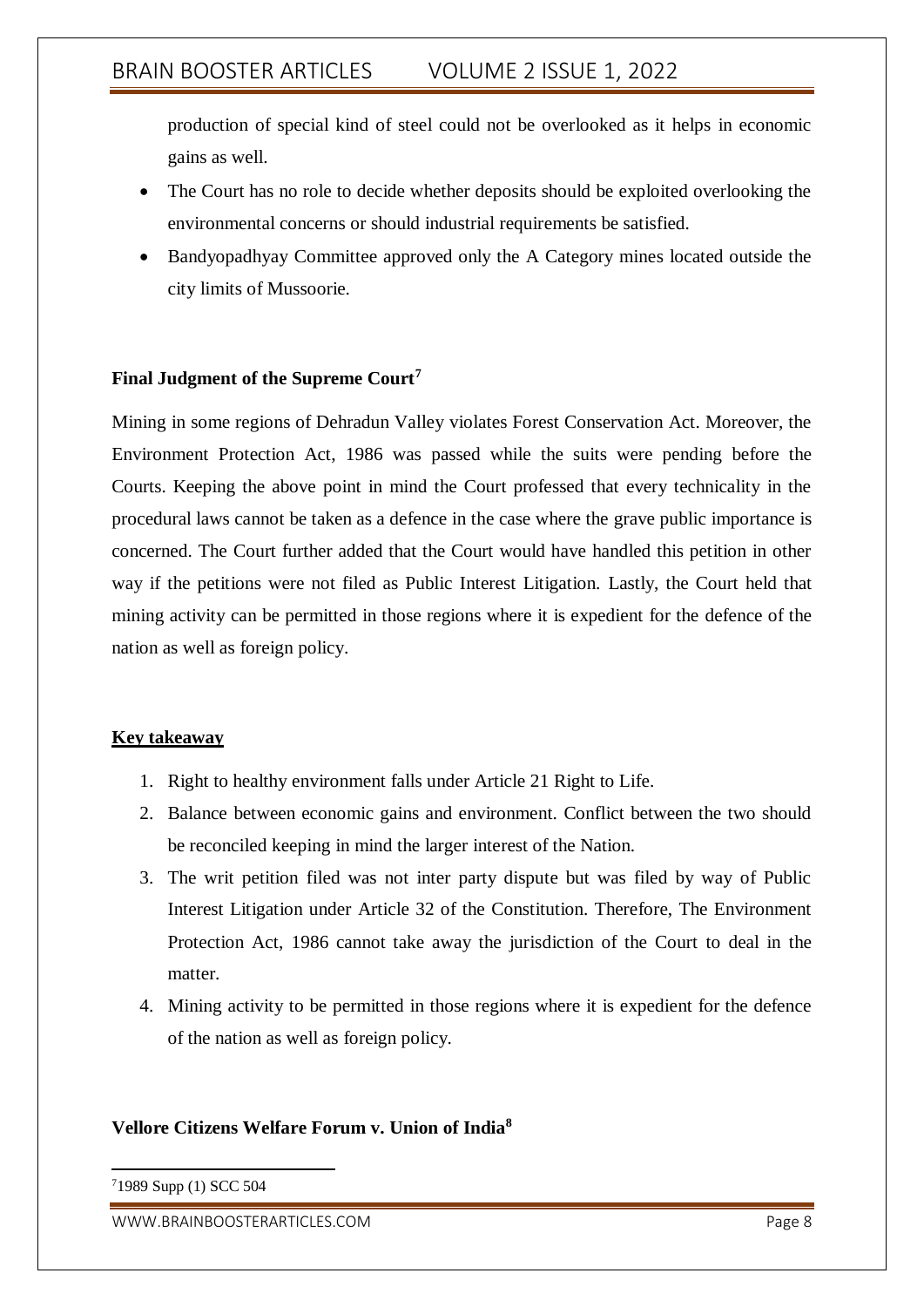Bench: Justice Kuldip Singh, Faizan Uddin and Justice K. Venkataswami.

#### Facts

Vellore Citizens Welfare Forum filed a Public Interest Litigation under Article 32 of the Constitution. The enormous discharge of untreated effluent by the tanneries in the State of Tamil Nadu is causing pollution in the environment. Further, the untreated effluents being discharged in agricultural fields, waterways, road side and open lands. Moreover, the effluents are being discharge in the Palar River which is the main source of water supply to the residential area. The Tamil Nadu Agricultural University Research Centre, Vellore has discovered that approximately 35,000 hectares of agricultural land has turned either entirely or partially into a barren land andis unfit for cultivation.

#### Petitoner's argument

- 1. The water of Palar River has been deteriorated as the untreated effluents discharge in the river which is the main source of water supply in the residential area. Therefore, affecting the human life around the river.
- 2. The petitioner further alleged that the chrome tanning process in tanneries involves 170 chemicals like sodium chloride, sodium sulphate, chlorium sulphate, fat, liquor, ammonia and lime etc. the effluents have further deterioratedphysio chemical properties of the soil and have contaminated groundwater by percolation.
- 3. An independent survey conducted by Peace Members i.e., NGO shown that 350 wells out of 467 which are used for drinking and irrigation has been contaminated.

#### Respondent's argument

1. The Ministry of Environment and Forests has not yet provided the models for inland surface water release for Total Dissolved Solids (TDS).

#### Judgment

- 1. Imposed fine of Rs. 10,000 to all the tanneries for causing pollution which is to be deposited at the District Collector's Office.
- 2. Compensation to be paid under 'Environment Protection Fund'.

#### 8 (1996) 5 SCC 467

-

WWW.BRAINBOOSTERARTICLES.COM extended that the control of the page 9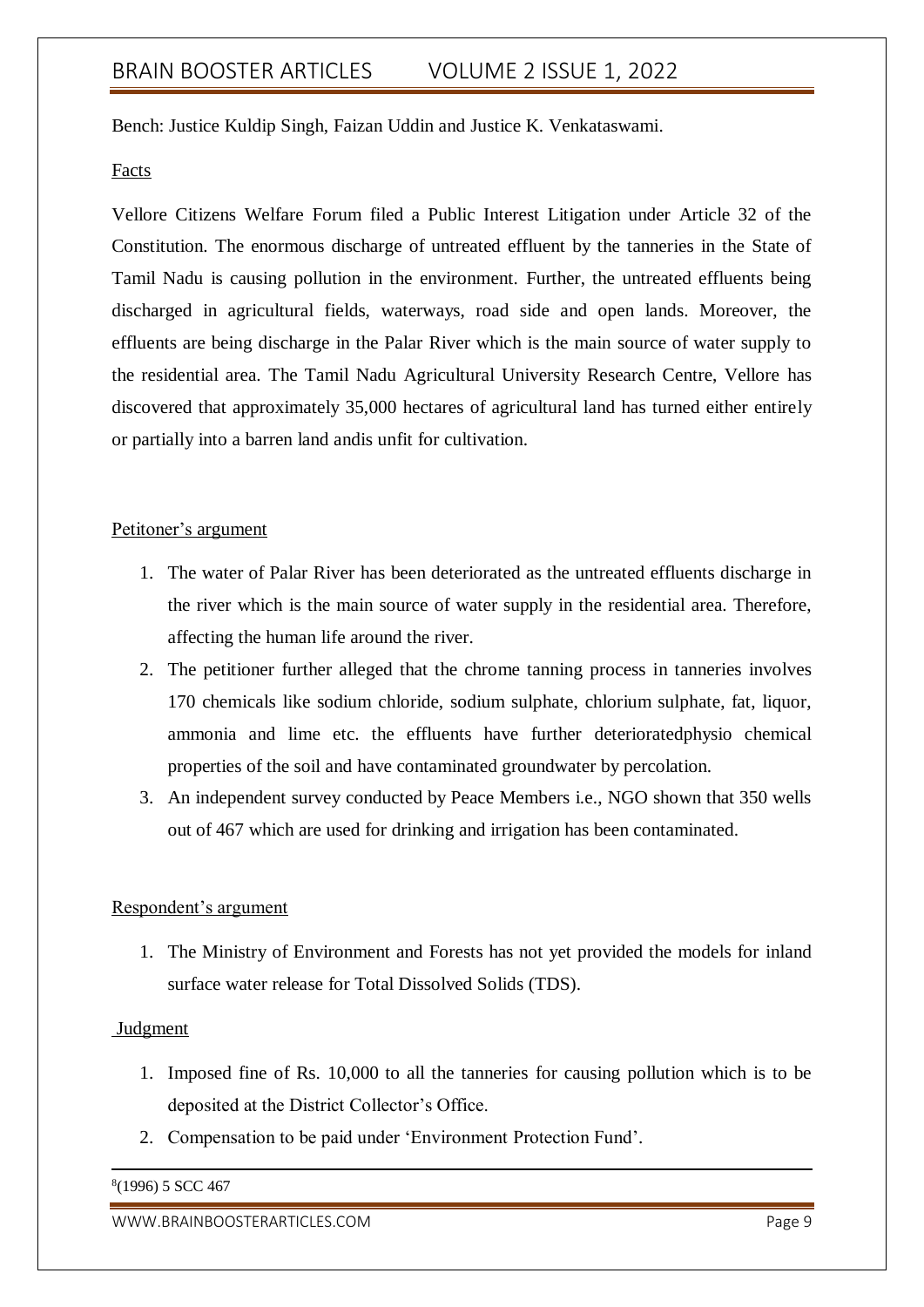- 3. Establishment of 'Green Bench' under the supervision of Madras High Court to further investigate in the matter.
- 4. Even though the leather industry contributes to economic gains does not provide them the shield to degrade the environment and causing menace to the health of citizen of the country.
- 5. Rejected the traditional concept of development and ecology. Supported 'Sustainable Development'.
- 6. Directed Central Government to take immediate actions under Environment Act to curb down the pollution.
- 7. The standards laid down by NEERI to be maintained by all the tanneries and the Stae of Tamil Nadu.

## Key Takeaway

- 1. The tanneries should not be allowed to operate at the cost of lakhs of people
- 2. Precautionary and polluter pays principle has been held to be a sound principle and has been accepted by the law.
- 3. A 21 of Constitution provides citizen the Right to live in a pollution free environment.
- 4. Sustainable Development is the part of the process of remediation of damaged environment.

## **Indian Council for Environment Legal Action v. Union of India and Ors<sup>9</sup>**

Bench: Justice B.P.Jeevan Reddy and Justice B.N Kirpal.

## Facts

-

An environmentalist organisation filed the writ petition to throw light on the sufferings of people living in the vicinity of chemical industrial plants in India. In Udaipur there is a small village known as Bichhri and to its north there is a major industrial establishment, Hindi Zinc Limited. The chemicals like Oleum and Single Super Sulphate produced in Hindustan Argo Chemicals Limited caused serious threat to the environment. The toxic untreated effluents

<sup>&</sup>lt;sup>9</sup> (1996)3 SCC 212

WWW.BRAINBOOSTERARTICLES.COM enterprise of the state of the page 10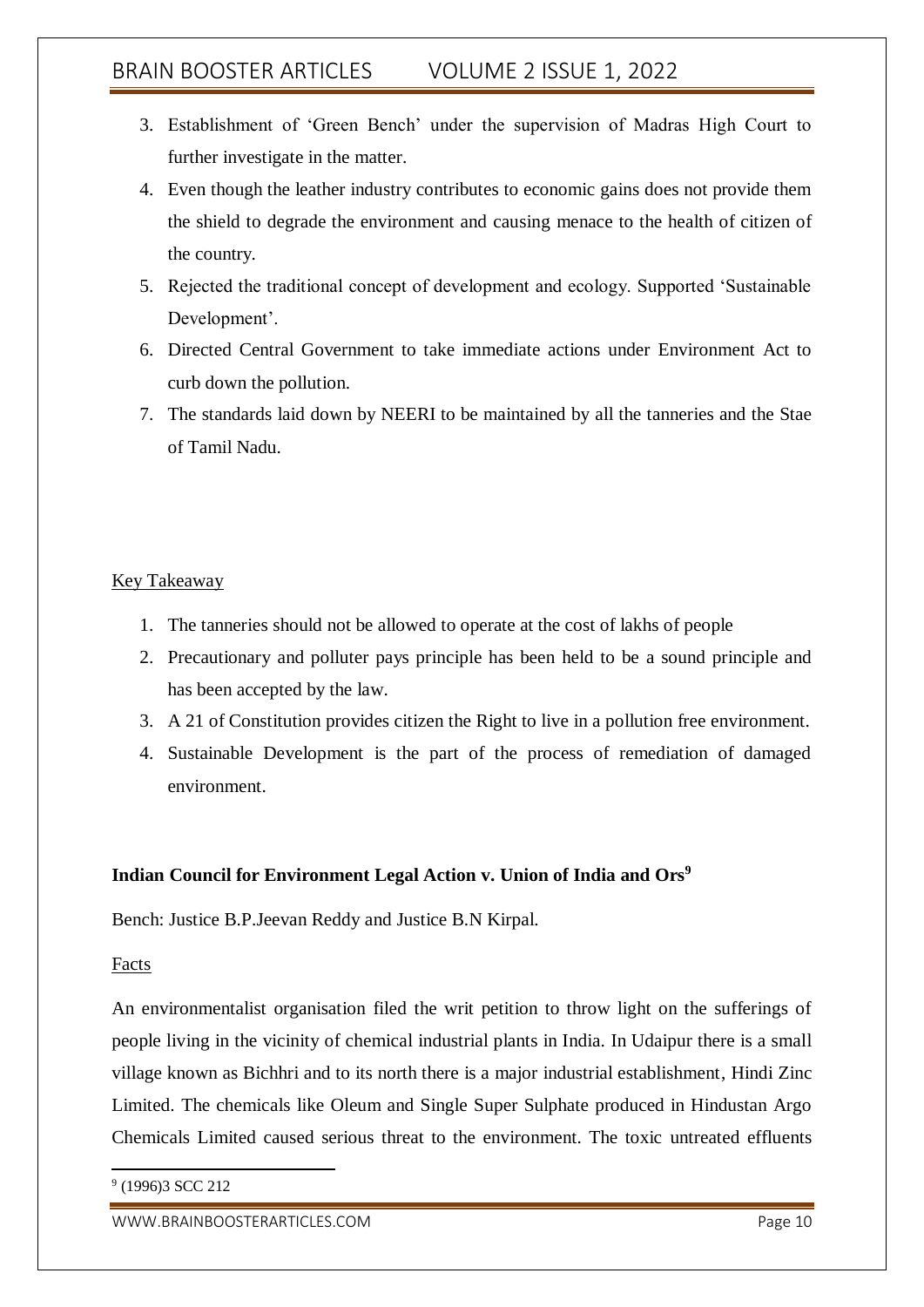caused due to 'H' acid were allowed to be released in the open and therefore, is a menace to the environment. Further, the wells turned dark in colour and are unfit to drink.

In order to protest the villagers in unison revolted which results in imposition of Section 144 of CrPC by the District Magistrate of the area and thus, resulting in closure of Silver Chemicals in January 1989.

The present Public Interest Litigation was filed in August 1989 complaining of the above situation and a proper remedial action for the same.

### Petitioner's argument

- 1. The 'H' acid produced by Silver Chemicals and Jyoti Chemicals has polluted the environment posing grave threat to the environment as well to the citizens and cattle living in the vicinity of the industries.
- 2. The water in wells turned into dark colour and is unfit for drinking and irrigation purposes. Further, the soil has also been polluted.

### Respondent's argument

- 1. Questioned the jurisdiction of the Supreme Court by relying on Article 12 and stated that since the respondent are private companies the writ petition do not lie against them.
- 2. No action taken on other countries engaging in 'H' acid.
- 3. Reports of RSPCB are unreliable and defective.
- 4. A complete stoppage of use of 'H' acid by all the Respondents.
- 5. Suggested the establishment by way of legislation of proper environment courts.

### Judgment

1. Rejected the contention of the Respondent stating that even if the private companies do not fall under Article 12 if the Supreme Court finds that the Government or any other Authority responsible by law has not taken appropriate action which is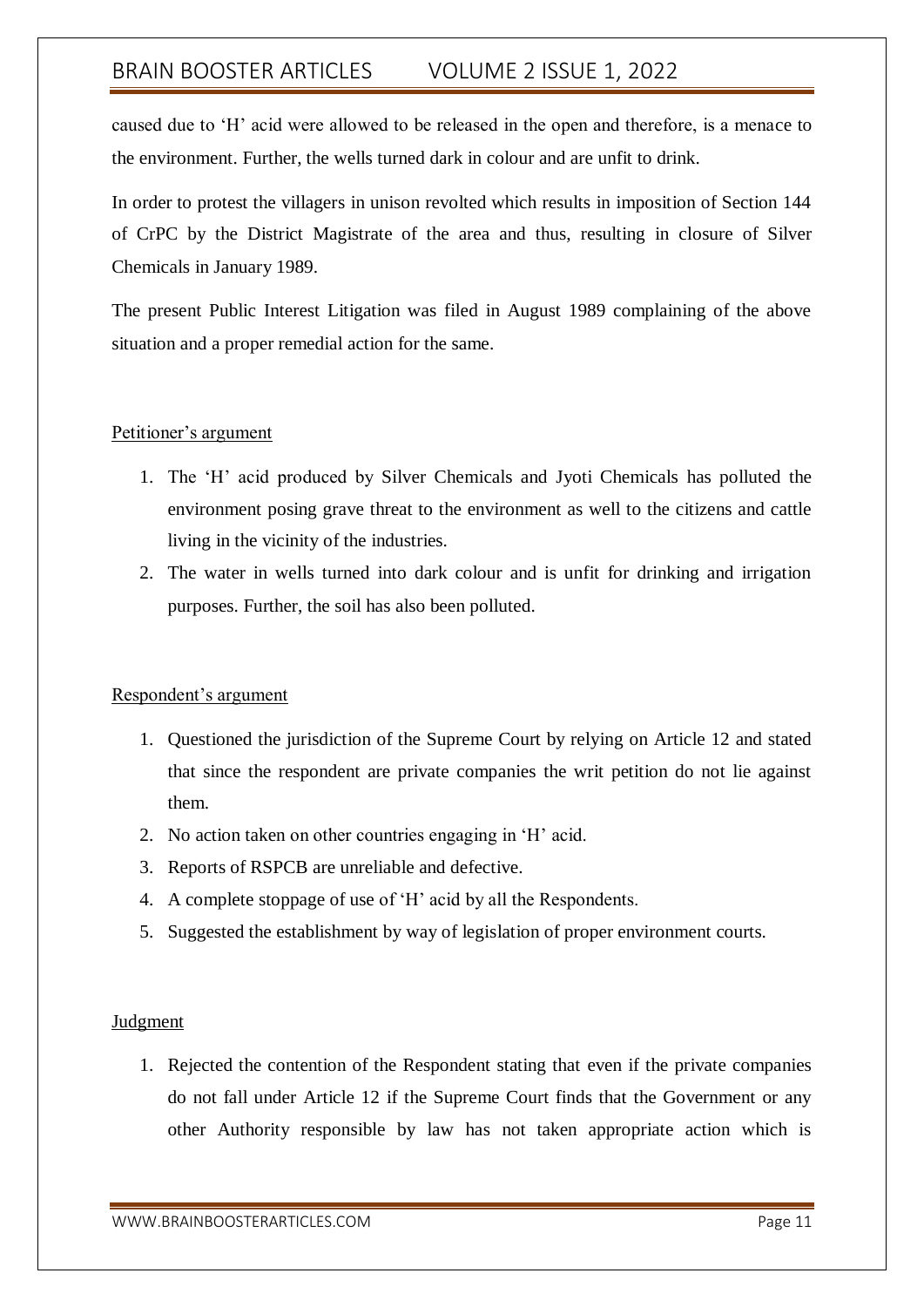jeopardising the right of citizens then the Court has the all the right to intervene in the matter.

- 2. The writ petition has been file as a Public Interest Litigation under Article 32 by the villagers of the affected area.
- 3. Rejected the contention of the Respondent stating that even in the absence of opportunity of cross examine the experts, the report submitted by the bodies cannot be declared as unreliable or defective.
- 4. As per the reports by National Environment Engineering Research Institute by the Central team and Rajasthan PCB, the respondents were held accountable for all the loss caused by the pollution.
- 5. Relying upon the decision in Oleum Gas Leak case, the court stated that it is the sole responsibility of the respondent to indemnify all the individuals who have been affected by the hazardous activity carried out by them.
- 6. Lastly, ordered the closure of all the chemical plant and machinery causing pollution the area.

### Key takeaway

- 1. Relied on principle of Absolute Liability and Polluter Pays principle.
- 2. Court can intervene in the matter even if the respondent is the private company and do not fall under Article 12 of the Constitution when the appropriate authorities failed to take necessary actions.
- 3. Absolute liability is not subject to any exceptions laid down in Rylands v. Fetcher.

### **JUDICIAL REMEDIES<sup>10</sup>**

In India Judicial remedies are divided into two

- (1) Tortious Remedies
- (2) Statutory Remedies

#### **Tortious Remedies:**

WWW.BRAINBOOSTERARTICLES.COM enterprise of the state of the page 12

<sup>1</sup> <sup>10</sup> Hitesh Kumar Valeja, M.C. Mehta and development of environmental jurisprudence in India, NGT, Available at https://www.lawctopus.com/wp-content/uploads/2018/08/PROJECT-WORK.pdf (Last visited on March 25, 2022)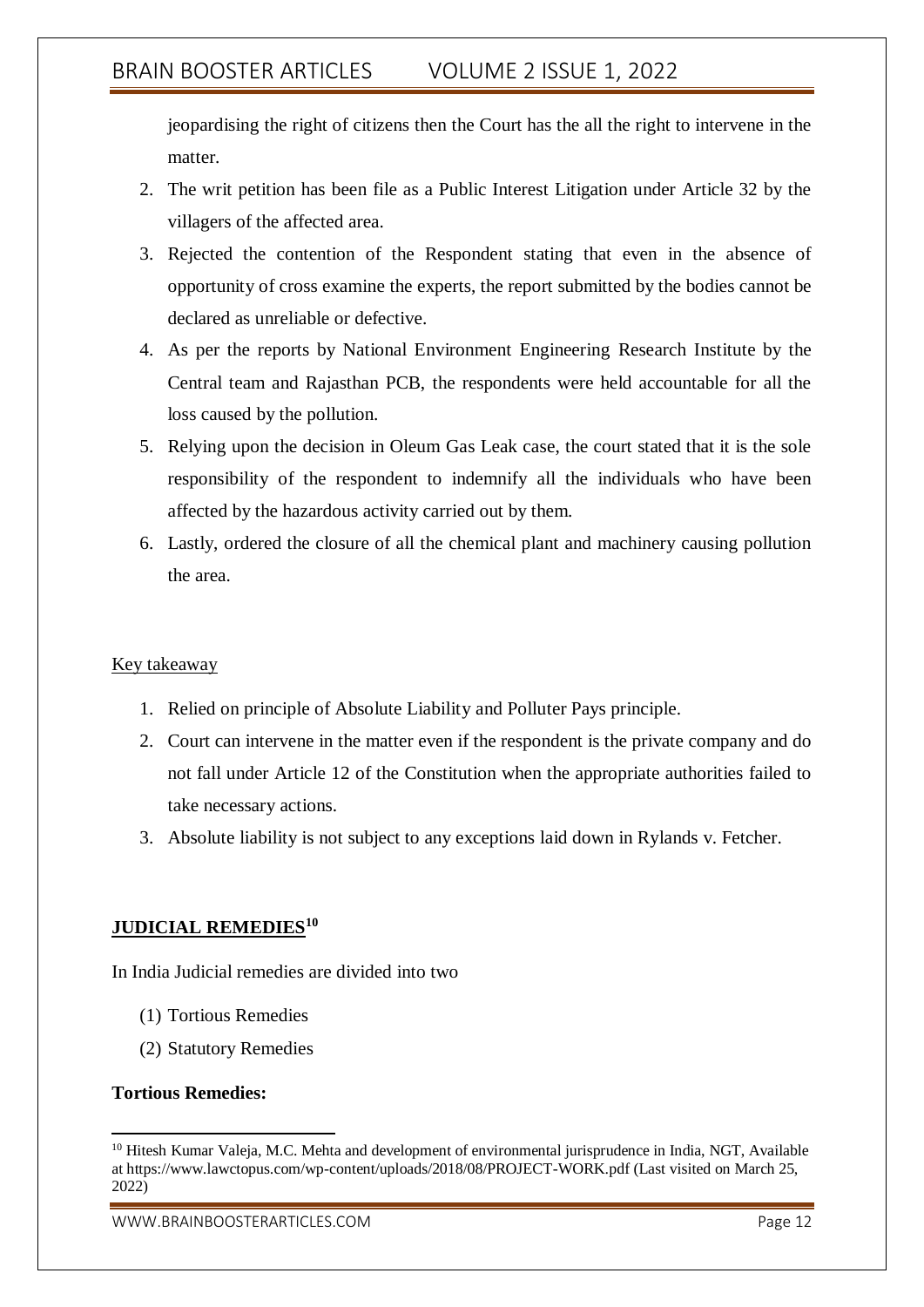Strict Liability: Principle of strict liability was enunciated in Rylands v. Fetcher. It was held that if the defendant possesses anything that is hazardous or inherently dangerous, he will be liable for any damage caused by such possession, even when the defendant was diligent enough to prevent the harm.

Injunction: Granted by the court to prevent any further damage. The provision related to perpetual Injunction is provided under section 37-42 of the Specific Relief Act, 1963.

Trespass: Wrongful interference into the property of other. Trespass under tort does not fall under criminal act but Indian Penal Code has recognised the same and punishes for criminal trespass under Sec 447.

Nuisance: The act of pestering the enjoyment of any person. It is further divided in two types of Private and Public Nuisance. In the former the defendant interferes in the enjoyment of one's land and in the latter interference in the general public right.

Negligence: Failure to exercise care in the situation where a reasonably prudent person would have exercised.

## **Statutory Remedies:**

Environment(Protection) Act, 1986**- Section 19**

Criminal Procedure Code, 1973- **Section 133**

Indian Penal Code, 1860- **Section 268**

## **CONTRIBUTIONS OF M.C. MEHTA IN PROTECTION OF ENVIRONMENT**

## JUDICIAL PRONOUNCEMENTS

## **M.C. Mehta v. Union of India<sup>11</sup>**

## (OLEUM GAS LEAK CASE)

Bench: Then Chief Justice P.N. Bhagwati, Justice RanganathMisra, Justcie G.L. Oza, Justice M.M.Dutt and Justice K.N. Singh.

-

 $11$  (1986) 2 SCC 176

WWW.BRAINBOOSTERARTICLES.COM **Page 13**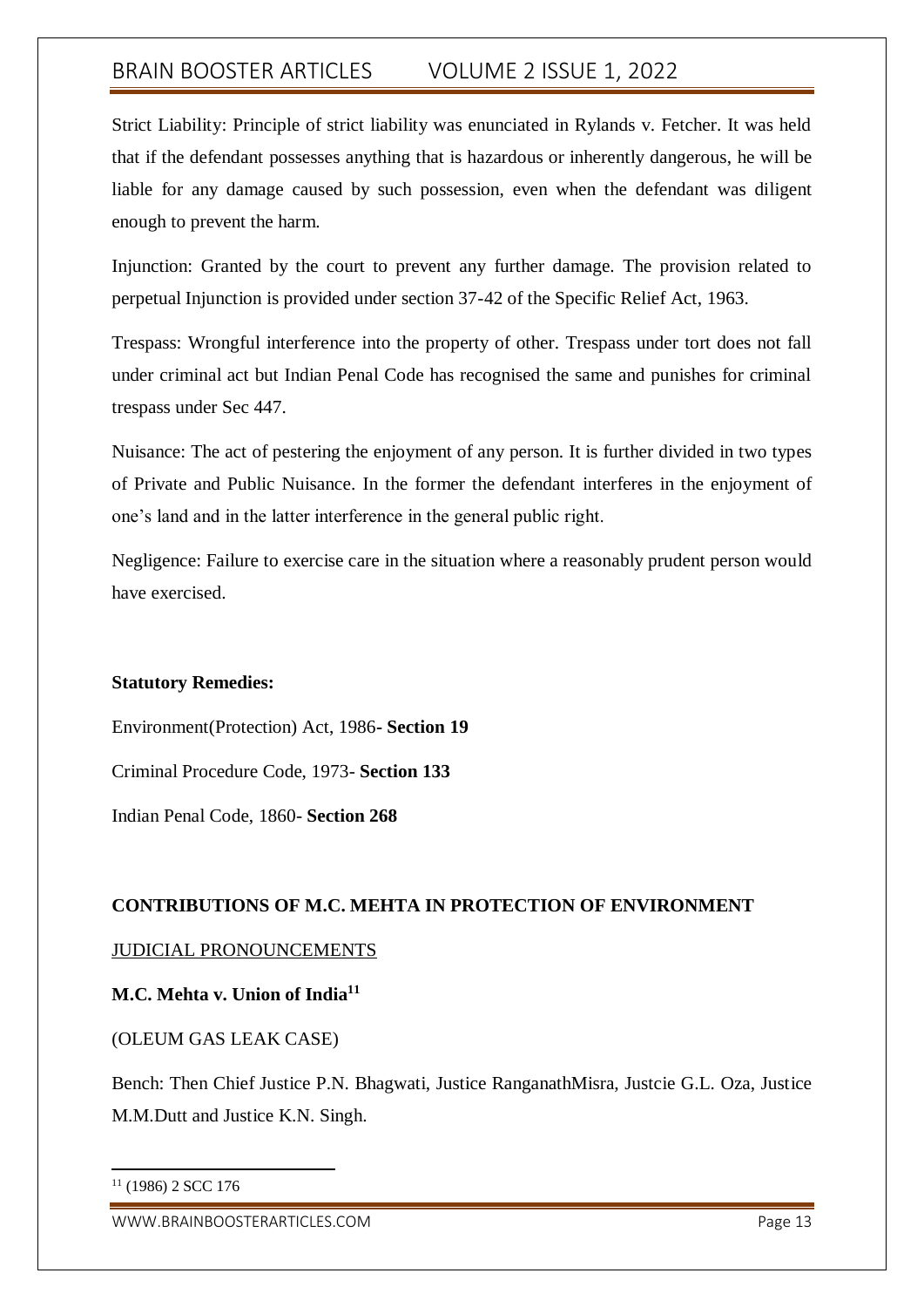Facts

M.C. Mehta was an environmentalist and social activist who filed Public Interest Litigation under Article 32 of the Constitution. This case is famously known as *'Oleum gas leak case'*. This incident occurred after 1year of Bhopal Gas tragedy.Shriram's Food and Fertiliser Factory, was situated in Kirti Nagar, Delhi, produced hard technical oil and glycerine soaps. M.C. Mehta filed writ petition for the closure and relocation of Shriram Caustic Chlorine and Sulphuric Acid Plant. The Delhi administration appointed an expert committee, the Manmohan Singh Committee, to supervise and inspect the operations of the factory.

On 4<sup>th</sup> and 6<sup>th</sup> December, 1985, during the pendency of the suit the oleum gas leaked from one of its units causing menace to local residents. It was found that on  $4<sup>th</sup>$  December, the reason of leakage was the bursting of the tank containing oleum gas and on 6<sup>th</sup> December the oleum gas escaped from the pipe's joint resulting in wave of claims for compensation.

Further, the Supreme Court appointed many other committees namely, Agarwal Committee, Nilay Choudhary Committee and Expert Committee.

After the recommendations made by the Committee the Supreme Court allowed the plant to restart its capacity and work only if it follows the recommendations made by the committee.

Other issues involving substantial question of law were referred to the larger bench i.e., constitutional bench.

### Issues

- 1. Whether the industries which pose a menace to the local residents should be permitted to continue their operation in the area?
- 2. How the Court should determine the compensation and liability in such cases?
- 3. Whether after the permission is granted, there is a necessity to establish regulating mechanism for regulation in such areas.
- 4. Whether Article 32 can extend its blanket in such cases?
- 5. Whether principle of Absolute Liability or the principle involve in Ryland v. Fetcher should be permitted?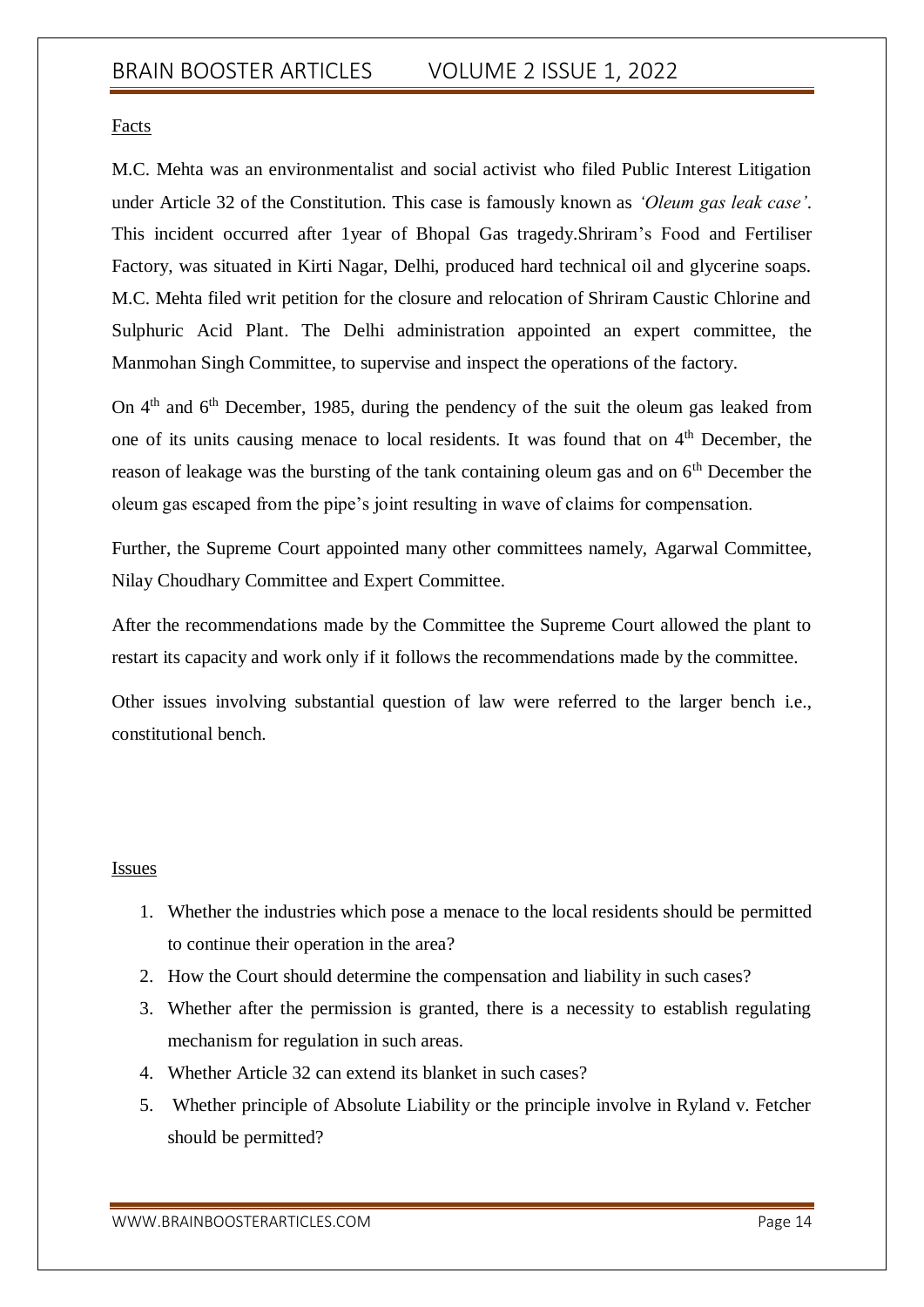6. Whether 'Shriram' industries fall under the meaning of 'State' as per Article 12 of the Constitution?

### Judgment

- 1. Justice P.N. Bhagwati stated that the menace to the local residents living near the factories can be reduced by adhering to the measures recommended by the Committee. The industries to be positioned in the area where the residents are less vulnerable.
- 2. Permanent closure of the industry would lead to unemployment. Therefore, the court ordered that the factory should adhere to 11 conditions in order to operate in the area.
- 3. Following are the conditions:
	- 1. To create a safety committee for the welfare of the employees
	- 2. In order to check whether the industry is being operated in compliance with the Water and Air Act, the Central Board should appoint an inspector.
	- 3. The industry should herald the consequences and the proper treatment of chlorine.
	- 4. Proper training via audio visual services should be provided to employees for their safety.
	- 5. In case of gas leak, install the loudspeakers to alert the residents living in the vicinity of the industry.
	- 6. Proper equipment like helmet and belts to be used for safety.
	- 7. In case of any death or injury, Shriram factories will held 'personally liable' for paying compensation.

### Key takeaway

- 1. The court held that all exceptions set out in the Rylands v. Fetcher case are not applicable to hazardous industries.
- 2. If the Court finds that there is menace to the fundamental rights, the power under Article 32 will not be limited to preventive actions only but will also be applicable to remedial acts.
- 3. Supreme Court acted in the capacity of parliamentary body by contending that the principle of Absolute Liability should be used.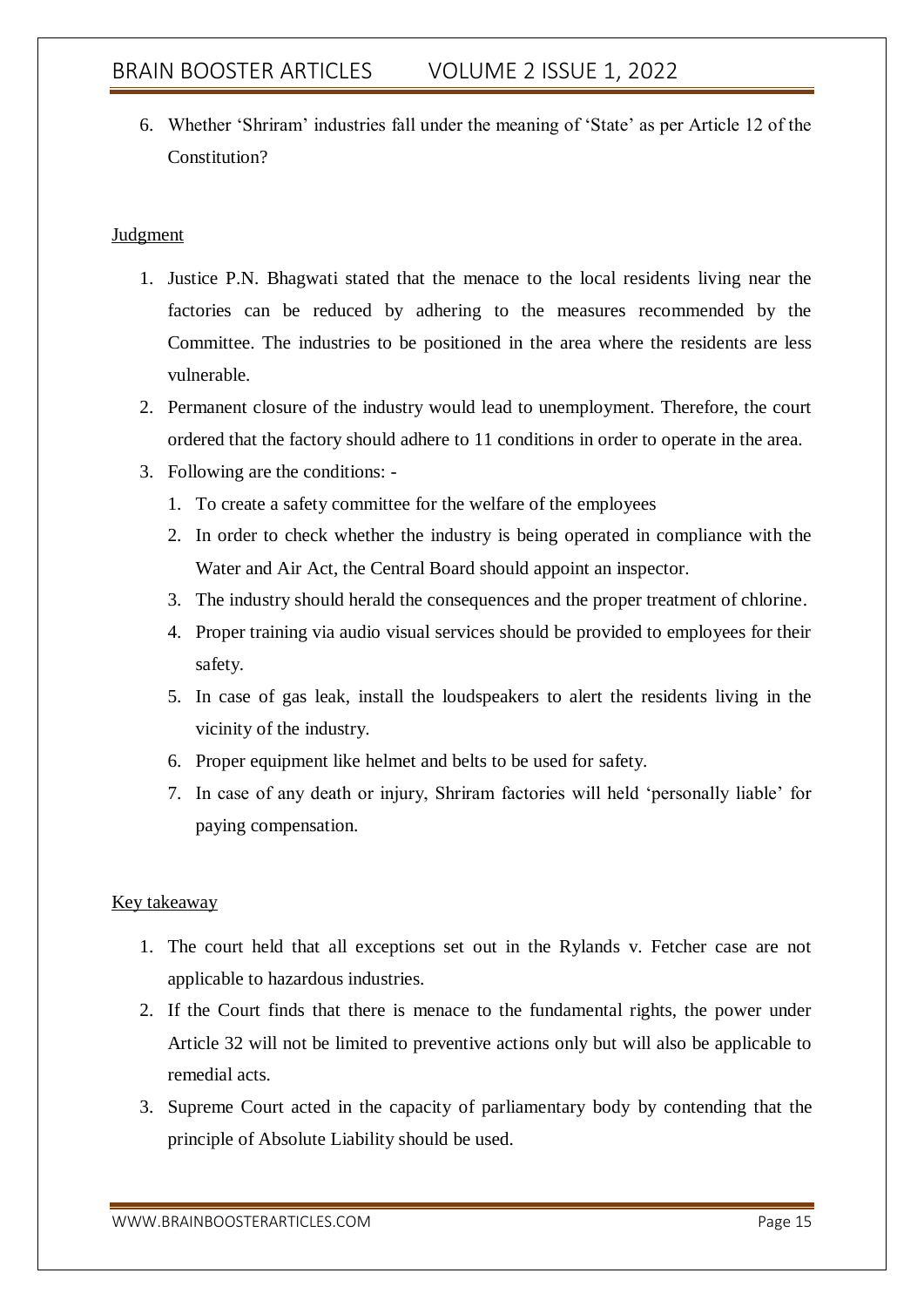## **M.C. Mehta v. Union of India<sup>12</sup>**

### (TAJ TRAPEZIUM CASE)

Bench: Justice Kuldip Singh, and Justice Faizan Uddin

### Facts

Petitioner alleged that the major reason behind the monument's (Taj) degradation are the chemical and hazardous industries and refinery at Mathura. The refinery emits Sulphur Dioxide which when combines with oxygen forms sulphuric acid called as 'Acid Rain' resulting in degradation of the white marble. Further, the emission was polluting the environment around Taj Trapezium Zone. Thus, the white marble was turning in yellow and black in colour.

The petitioner has therefore urged the Supreme Court to take necessary and expedient action to prevent the degradation of the monument which is the pride of India.

An Expert Committee was established which submitted its report namely 'Report on Environmental Impact of Mathura Refinery' by Varadharajan Committee stating that there is presence of Sulphur Dioxide in the atmosphere causing the pollution. According to the Committee the possible sources of pollution were the Power Plants using coal, small industries and Railway Shunting Yard. The Committee recommended immediate action to be taken to curb the degradation by no further permission to be granted to any new small industries which can cause further pollution in the north west of Taj Mahal. Further, gave directions to relocate the small industries in south- east of Agra. Lastly, the Committee recommended that no large industries should be established in the region before assessing the implications of that industry on the monument.

The Central Board for the Prevention and Control of Water Pollution, in order to curb the pollution, published a report under the title "Inventory and Assessment of Pollution Emission in and around Agra and Mathura region". The report suggested some measures and statistics to deal with the matter. Further, The Nation Environment Engineering Research Institute (NEERI) gave an "Overview Report" in relation to the status of pollution in Taj Mahal in 1990.

-

<sup>12</sup>(1997)2 SCC 353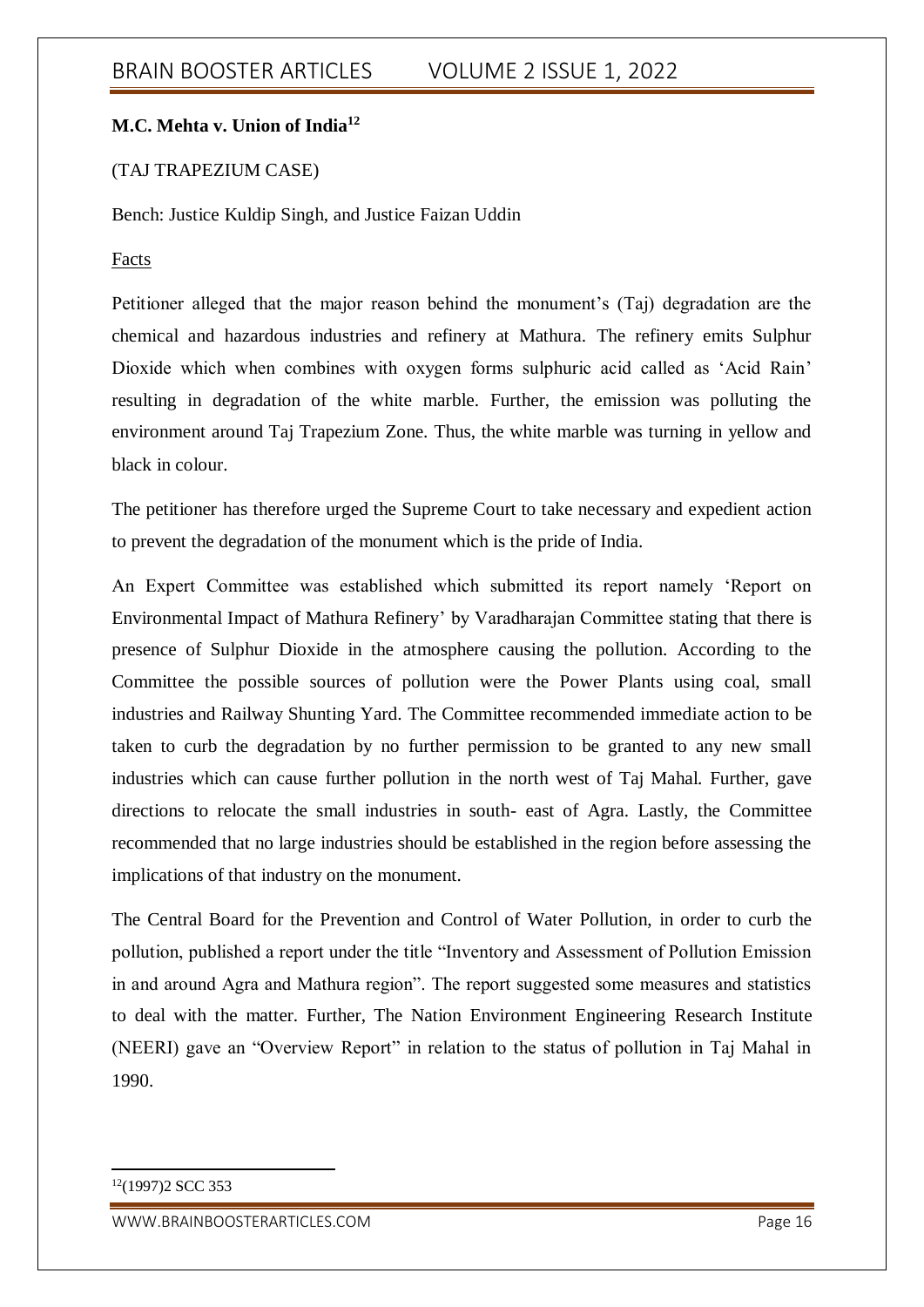### Judgment

- 1. Taj is not only a heritage but also an industry as it attracts lot of tourists. Hence, it is a source of income for the country. Therefore, preservation of the monument should be done immediately.
- 2. The court heard the case for three years and stated that the Trapezium Zone of Taj was being polluted resulting in degradation of the monument.
- 3. The emission forms the industries is discolouring the white marbles of the monument.
- 4. The purpose of this litigation is to curb the pollution and simultaneously encourage the development of the industry.
- 5. Focus to be placed on 'Sustainable Development'.
- 6. The onus of proof is to be placed on the industry to show that there is emission of any hazardous effluents which can have adverse effect on the environment and thus degrade the monument.
- 7. Relocation of industries falling in Taj Trapezium Zone only if the industry fails to substitute coal with natural gas.

## Key takeaway

- 1. Reliance placed on Precautionary Principle.
- 2. State Government and the Statutory Authorities took initiative to implement some environment measures.
- 3. Relied on the principle of polluter pays, which was enunciated in Vellore Citizens Welfare Forum v. Union of India, which extends the liability to not only pay compensation but also restore the damage caused to the environment.

## **M.C. Mehta v. Union of India<sup>13</sup>**

(KANPUR TANNERIES CASE)

Bench: Justice E.S. Venkatarmaiah and Justice K.N. Singh

-

<sup>13</sup> (1987) 4 SCC 463

WWW.BRAINBOOSTERARTICLES.COM enterprise of the state of the page 17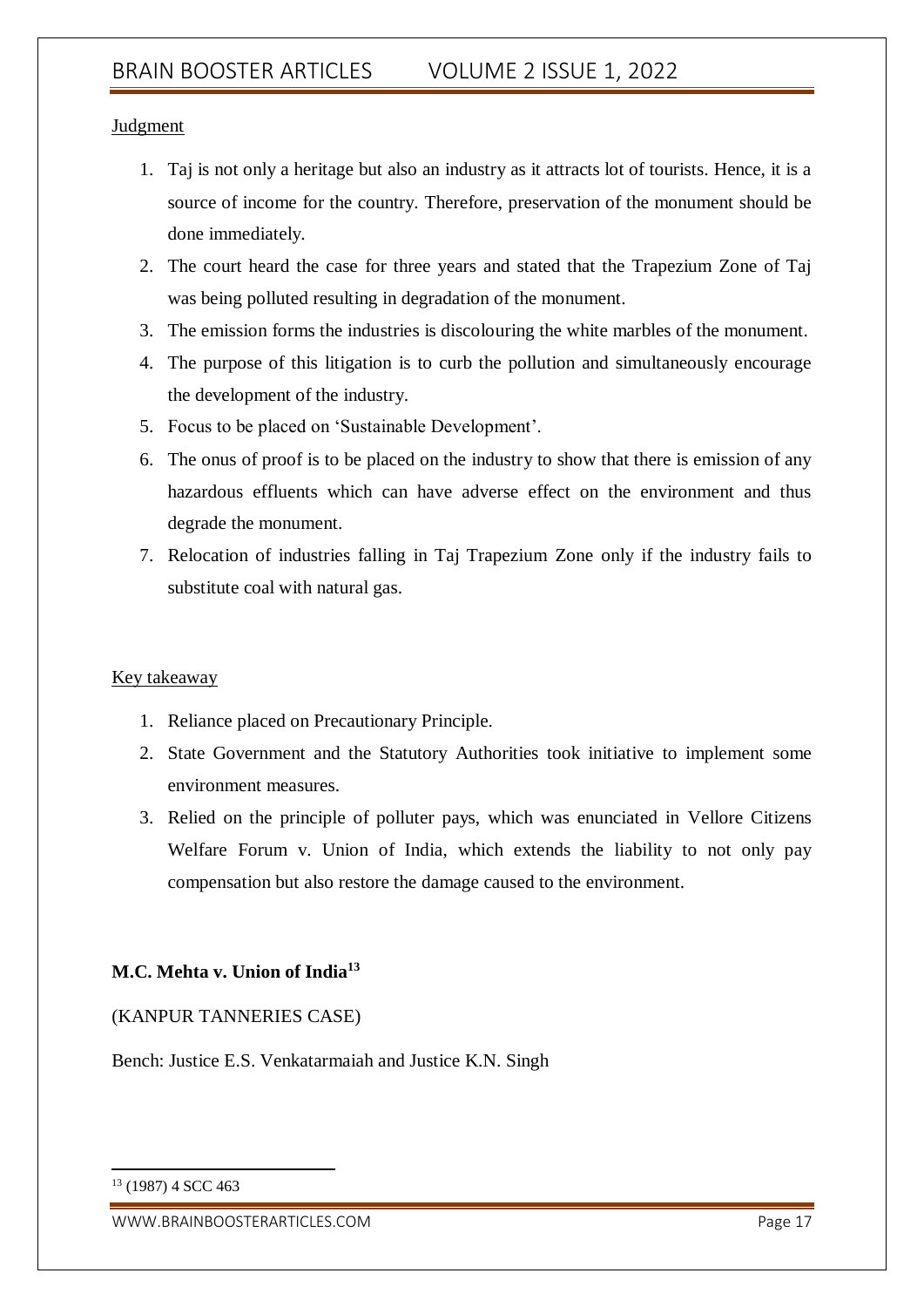### Facts

The petitioner is an active social work who has filed the petition under Article 32 of the Constitution as Public Interest Litigation in the nature of mandamus to restrain the Respondents to discharge hazardous effluents from the tanneries Jajmua, Kanpur into the river Ganga until they install treatment plants to curb down the pollution in the river. The Ganga River is the holy river of the country, the Hindus worship the river and it is the source of survival for many living in the vicinity of it.

### Petitioner's argument

- 1. The effluents releasing from the tanneries are hazardous and thus, causing damage to the holy river, Ganga.
- 2. Affecting the people living in the vicinity of the holy river.
- 3. The Unemployment which will result from the closure of the industries is minute as compared to public health.
- 4. Installation of treatment plants is necessary to curb down the pollution

## Respondent's argument

- 1. Effluents from the tanneries are not being directly released into the river. The effluents discharge in municipality therefore, it is the duty and responsibility og the municipality to not let the effluent mix up in the river.
- 2. Installation of treatment plants is to expensive.
- 3. Closure of factory will lead to unemployment in masses.

## Judgment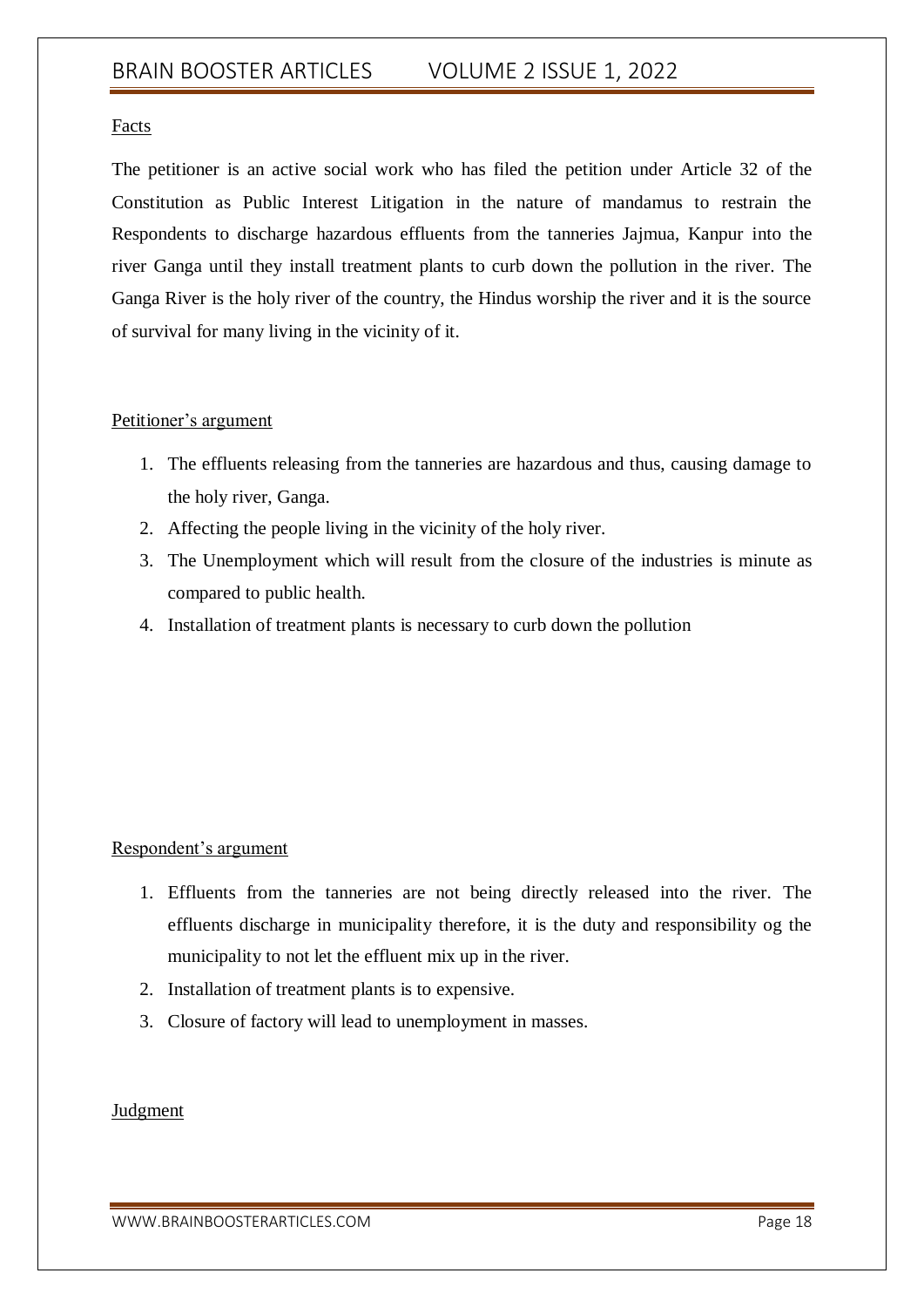- 1. No dispute that the discharge of effluents from the tanneries are the cause of degradation of the holy river as well as the aquatic animals in the river.
- 2. The industries cannot escape the liability by stating that the effluents discharges form the municipal sewerage.
- 3. No steps taken as per Water (Prevention and Control of Pollution) Act and the Environment (Protection) Act, in order to curb and eliminate the discharge of trade effluents into the holy river.
- 4. It is impossible for the industries to install the large treatment plants in short notice, therefore, the least they can do is to install the primary plans.
- 5. The financial capacity of the industries will not be taken into consideration while installing the primary plants.
- 6. No permission to continue the operations of the industries until installation of primary plants.
- 7. Directions to install the primary plants within six months.

### Key takeaway

- 1. Initially, in the preliminary hearing the Supreme Court published the gist of petition in the newspaper and circulated in the regions of northern India and called all the industries falling under the area of Ganga River to give reasons as to why the directions should not be imposed on them.
- 2. The Supreme Court also stated the importance of Article 48 A and 51 A of the Constitution.
- 3. The end of practice of throwing away the corpses in the river.

## **M.C. Mehta v. Union of India<sup>14</sup>**

Bench: Justice Kuldip Singh and Justice S. Saghir Ahmad

## **Facts**

The Indian Express that Kamal Nath (Respondent) has direct links with the private company namely, Span Motels Private Limited, which runs a resort. The same company also runs a club namely, Span Club. The club embodies Kamal Nath dream of having a house on the Bank of Beas in the shadow of snow capped Zanskar Range. It was alleged that in 1990 the

<sup>-</sup><sup>14</sup> (1997) 1 SCC 388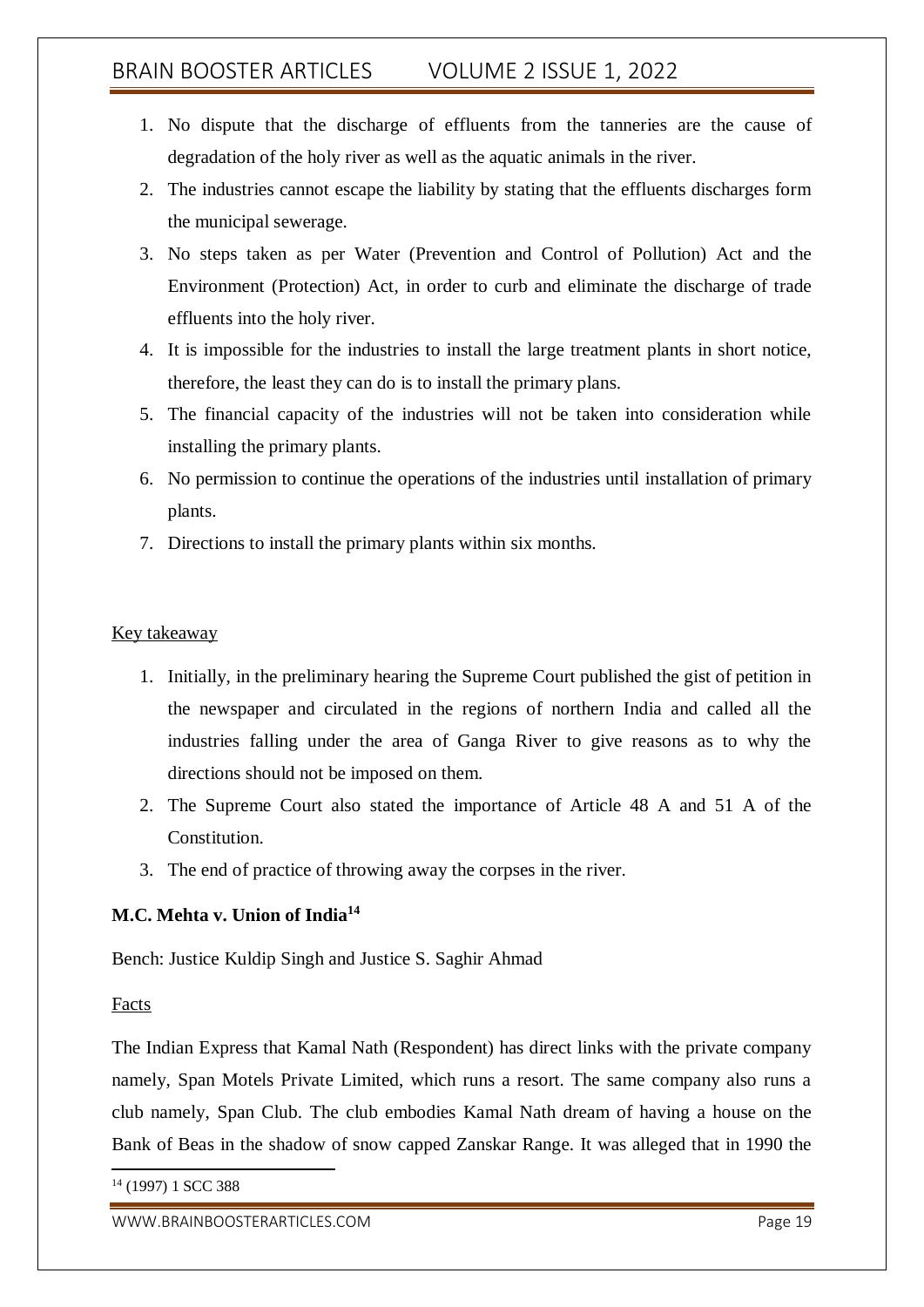club was built after the encroachment upon 27.12 bighas of land, including substantial forest land. The regularisation was done when Mr. Kamal Nath was the Minister of Environment and Forest. Later, the it was found that the swollen beas submerged into the Span Club and the adjoining lawns. Therefore, to change the course of rivert the company was rolling the bulldozers and earth mover. Resulting, in causing flood and damage of property worth Rs. 105 Crores.

### Petitioner's argument

- 1. Kamal Nath, Minister of Environment and Forest, was behind the regularising of the forest land encroachment performed by Span Motels.
- 2. He had personal business interest in the property.
- 3. Majority of shares of Span Motel were owned by the family of Kamal Nath.
- 4. The encroachment caused floods in the region and therefore, has disturbed the ecological balance.
- 5. Violation of Article 21 and 51 a (g) of the Constitution.

## Respondent's argument

- 1. Contended that he had no rights, title or interest in the property namely, 'Span Resorts' owned by 'Span Motels Private Limited'. Therefore, cannot be placed as a respondent. Later, the counsel of Kamal Nath stated that the fact that Mr. Kamal Nath's family holds almost all the shares of the Motel Company is not disputed.
- 2. The allegations made in the press report is false, exaggerated and was made to taint his reputation.
- 3. No malafide intention to change the course of river. It was done to prevent soil erosion.
- 4. Permission to carry out the construction work was granted by Divisional Forest Officer subject to the condition that the Department won't be liable to pay any amount for the construction.

### Judgment

WWW.BRAINBOOSTERARTICLES.COM **Page 20**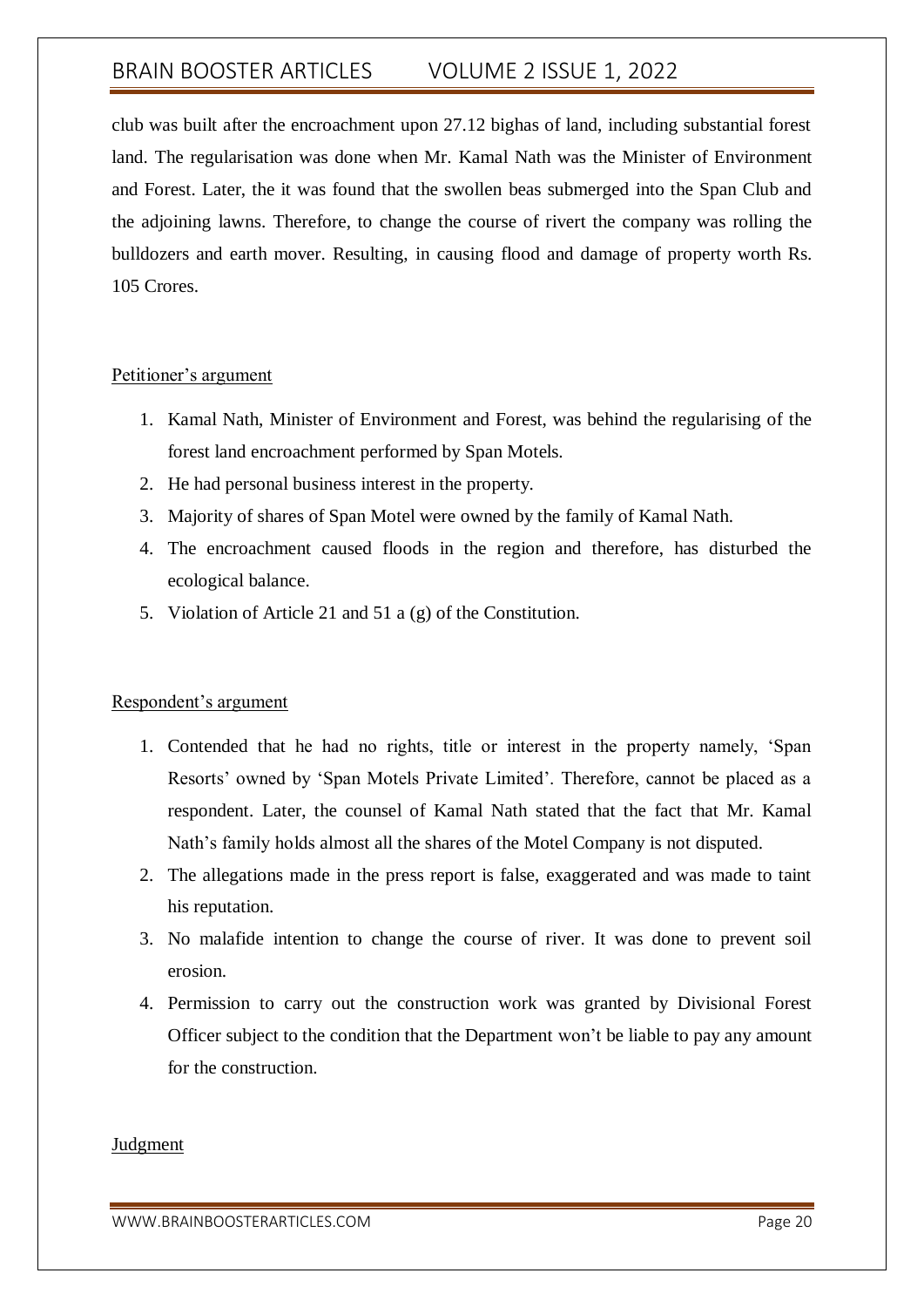- 1. The Supreme Court applied the 'Doctrine of the Public Trust', which sets out the freedom to enjoy the natural resources like air, water, sea and forest and thus, can never be subject to private ownership.
- 2. The resolution of the problem in given case is on the legislature and not the courts. But in the absence of legislation, the doctrine of public trust does not allow any individual to own the natural resources.
- 3. The large area of bank of River Beas which is a part of protected forest was given on the lease to the Motel Company. Therefore, it was held that the lease transactions are in patent breach of the trust held by the State Government.
- 4. Span Motels are liable to pay compensation for changing the course of the river.
- 5. The Court gave directions to NEERI to inspect the land and determine the cost to reverse the damaged caused.
- 6. Further, the Court barred the Span Motel to discharge any trade effluent into the River Beas.

### Key Takeaway

- 1. Application of Public Trust Doctrine
- 2. The Government and the appropriate authorities were not responsible to take necessary action against the exploitation of the natural resource.
- 3. The Court rightly upheld the environment justice.

## **PRINCIPLES AND DOCTRINES LAID DOWN BY SUPREME COURT OF INDIA<sup>15</sup>**

### **1. Public Trust Doctrine**

In M.C. Mehta v. Kamal Nath, the Supreme Court laid down this principle which rests that the natural resources like air, water, forest and sea can never be owned privately by any individual.

## **2. Doctrine of Absolute Liability**

In Union Carbide Corporation v. Union of India, the Supreme Court laid down this principle which rests that where any enterprise has dangerous/hazardous substance in possession or is carrying out any harmful activity resulting in any mishap either to the

<sup>1</sup> <sup>15</sup>Hitesh Kumar Valeja, M.C. Mehta and development of environmental jurisprudence in India, NGT, Available at https://www.lawctopus.com/wp-content/uploads/2018/08/PROJECT-WORK.pdf (Last visited on March 25, 2022)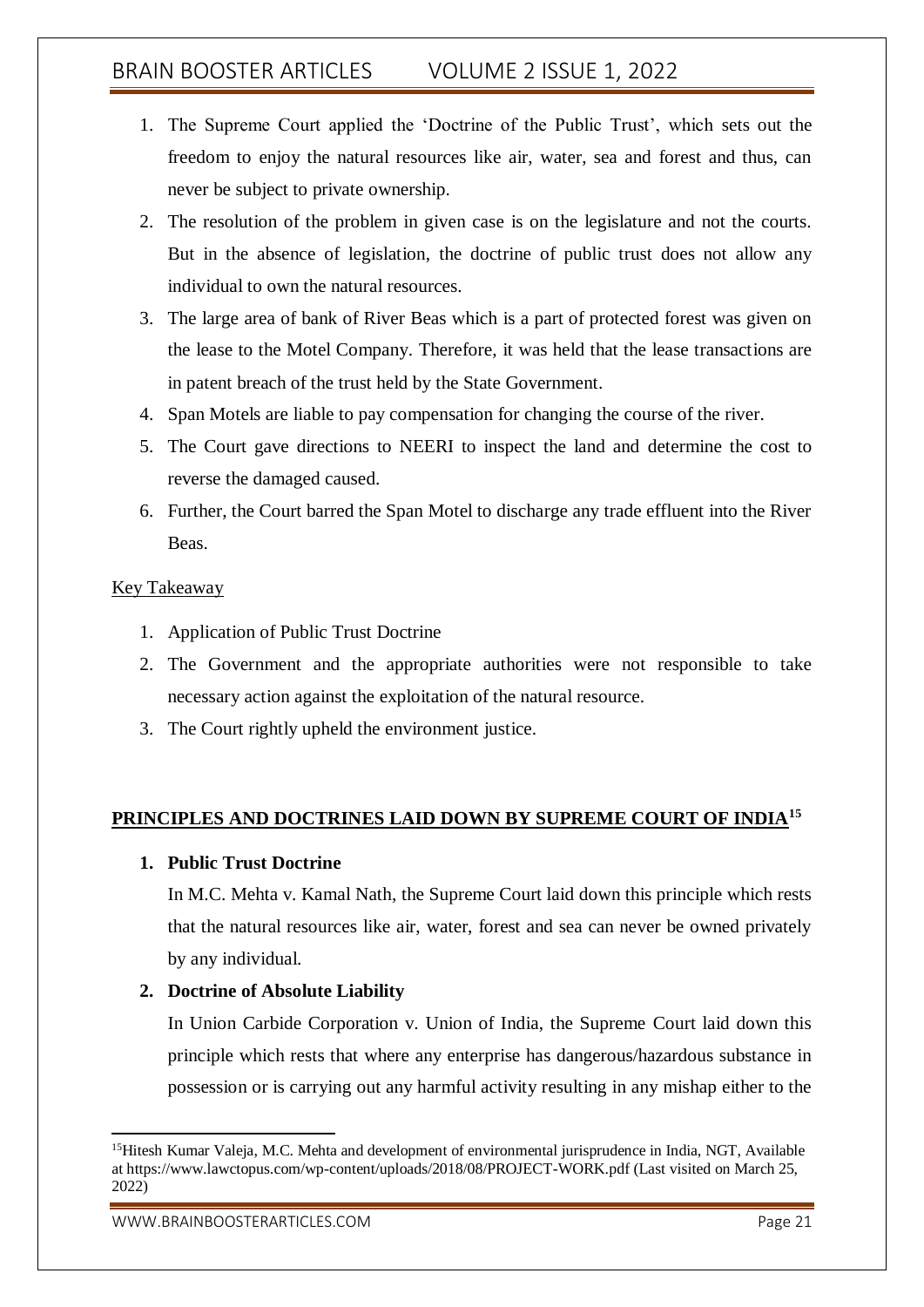human kind or environment will be held liable to pay the compensation irrespective of the fact that the respondent was not negligent. Hence, the Supreme Court laid down the Absolute liability with no exceptions.

## **3. Doctrine of Sustainable Development**

According to this principle the resources on theearth are limited therefore, the Government should meet the needs of present without comprising with the needs of future generations. The Government should introduce such policies that will meet the needs of both current and future generations. The court should strike a balance between development and environment.

## **4. Polluter Pays Principle**

In Vellore Citizens Welfare Forum v. Union of India, the Supreme Court held that polluter pays principle is an essential part of Sustainable Development. According to this principle the polluting party will not only pay the damage caused to the environment but also take necessary steps to restore the environment.

## **5. Precautionary Principle**

In Vellore Citizens Welfare Forum v. Union of India, the Supreme Court held that precautionary principle is also essential part of Sustainable Development. According to this principle the Government should assume that there will be pollution in certain areas and should assume its severity and impact on the environment. Keeping in mind the above assumption the Government should take precautionary measures to curb and limit the possible degradation of environment.

## **CONCLUSION**

The Supreme Court of India had done a commendable job in bringing out the important and necessary changes in environment laws. They have struck the perfect balance between economic growth and environment development. Moreover, placed an emphasis on environment protection over economic growth when the economic growth results in severe environment degradation. The Court has rightly placed the doctrines and principles in their pronouncements and therefore formed prodigious judicial precedent. The court heard the petitions filed under Article 32 of the Constitution by way of Public Interest Litigation.

It could be rightly said that the Supreme Court played major role in protecting the environment by interpreting the Constitution of India. Apart from the doctrines and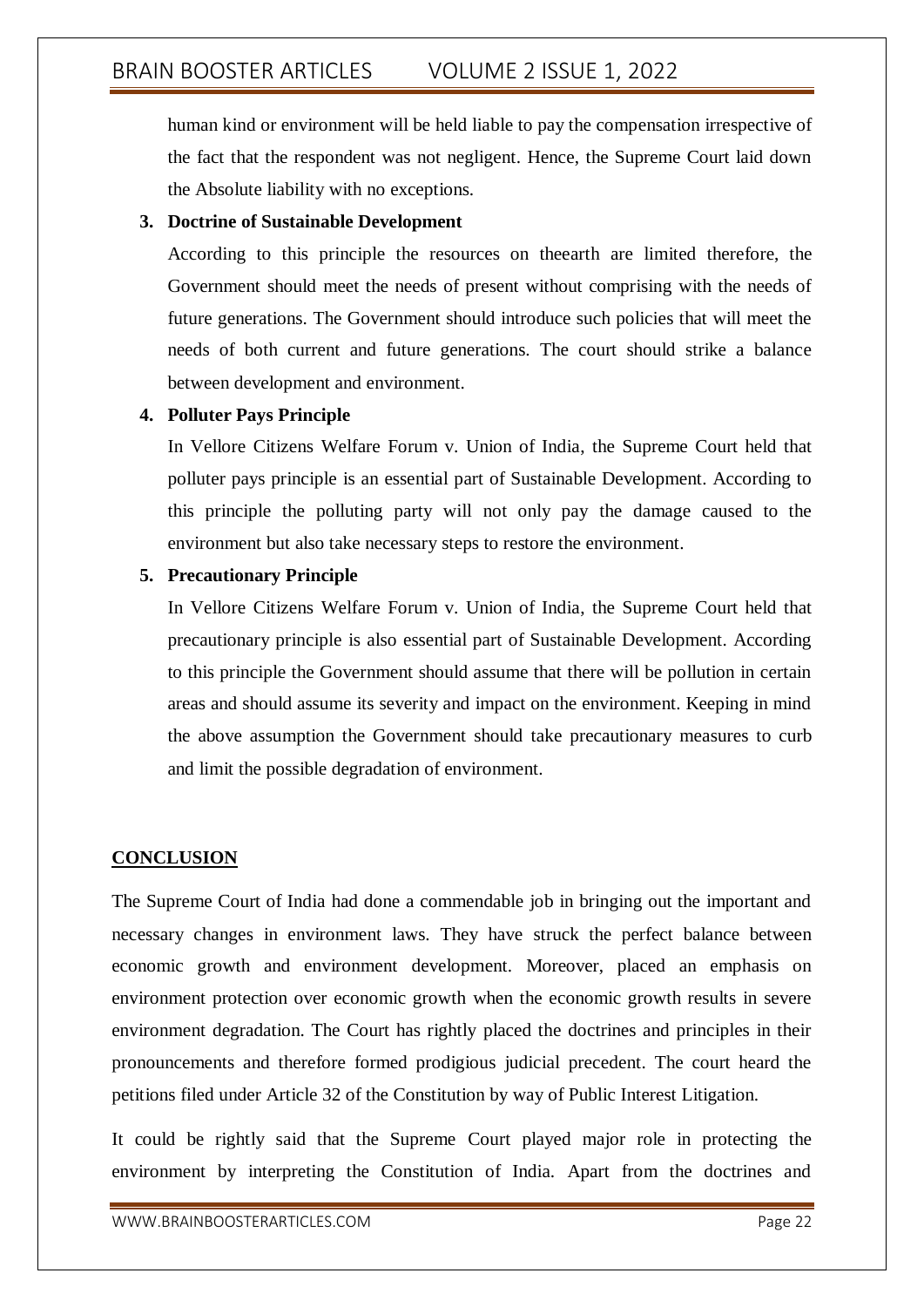principles, the Court has expanded Article 21 of the Constitution by including the right to enjoyment of pollution free water and air for full enjoyment of life.

M.C. Mehta was an environment lawyer as well social activist who has filed plethora of Public Interest Litigation with the sole purpose of protecting the environment. His contributions to the environment are nonpareil. The petitions filed by him in the court of law resulted in remarkable and landmark judgments in environment laws. He filed many petitions as Public Interest Litigation under Article 32 of the Constitution.

In *Oleum gas leak case*, the court dealt with the important question of compensation to be paid to the victims affected by the leakage from the factory. Therefore, resulted in the introduction of the doctrine of Absolute liability with no exceptions.

In *Taj Trapezium case,* the court relied on the precautionary principle as well as on the principle of polluter pays.Therefore, sets out principle that the accused should not only pay the compensation but also should take necessary steps to curb down pollution and restore the environment.

In *Ganga Pollution case,* the court placed importance on Article 48 A and 51 A of the Environment (Protection) Act, 1986. Further enunciated that economic growth cannot continue at the cost of environment. Expedient to take necessary steps to curb down the environment degradation.

In *Kamal Nath case*, the court placed an importance on Public Trust Doctrine.